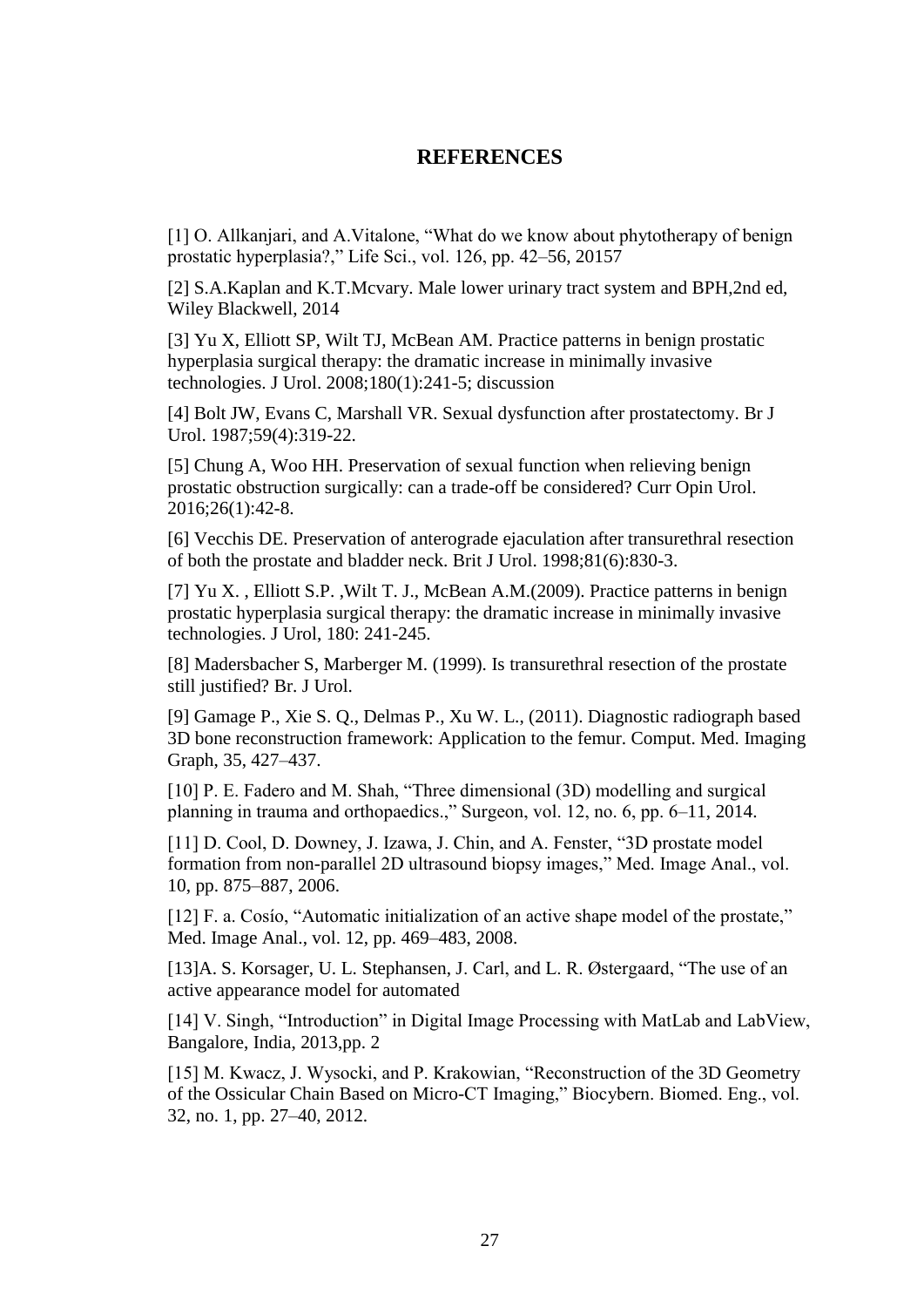[16] E. Bermejo, O. Cordón, S. Damas, and J. Santamaría, "A comparative study on the application of advanced bacterial foraging models to image registration," Inf. Sci. (Ny)., vol. 295, pp. 160–181, 2015.

[17] L. Shen, S. Kim, and A. J. Saykin, "Fourier method for large-scale surface modeling and registration," Comput. Graph., vol. 33, no. 3, pp. 299–311, 2009.

[18] P. Markelj, D. Tomazevic, B.Likar and F. Pernus. "A review of 3D/2D registration ethods for image-guided interventions," Journal of Medical Image analysis. 16, 2012.

[19] H. Allioui, M. Sadgal and A Elfazzki., "A cooperative approach for 3D image segmentation", IEEE, 2016

[20] O. Friman, M. Hindennach, C. Kühnel, and H. O. Peitgen, "Multiple hypothesis" template tracking of small 3D vessel structures," Med. Image Anal., vol. 14, no. 2, pp. 160–171, 2010.

[21] J. O. Pentecost, J. Icardo, and K. L. Thornburg, "3D computer modeling of human cardiogenesis.," Comput. Med. Imaging Graph., vol. 23, pp. 45–49, 1999.

[22] R. Audigier, R. Lotufo, and A. Falcão, "3D visualization to assist iterative object definition from medical images," Comput. Med. Imaging Graph., vol. 30, pp. 217– 230, 2006.

[23] H.F.Garc´ıa† et al., "3D Brain Atlas Reconstruction Using Deformable Medical Image Registration: Application to Deep Brain Stimulation Surgery". Harvard publications,

[24] C. Kim, J Yoon and Y.J Lee. "Medical image segmentation by more sensitive adaptive thresholding", 2016

[25] A. Skalski, T. Dreweniak, and J. Jakubowski. "Kidney Tumor segmentation and detection on computed tomography data". 2016

[26] L. Zhu, Y Li, Y Yu, B Zhang and L Wang. "3D construction for soft tissue of the human body", 2016.

[27] Cosio F.A.,"Automatic initialization of an active shape model of prostate, Medical Imgae Analysis", 2008

[28] A. Fenster, A. Ward, C. Crukley, E. Gibson, G. Bauman, J. Gómez, J. Chin, M. Moussa, M. Gaed, and S. Pautler, "3D prostate histology image reconstruction: Quantifying the impact of tissue deformation and histology section location," J. Pathol. Inform., vol. 4, p. 31, 2013.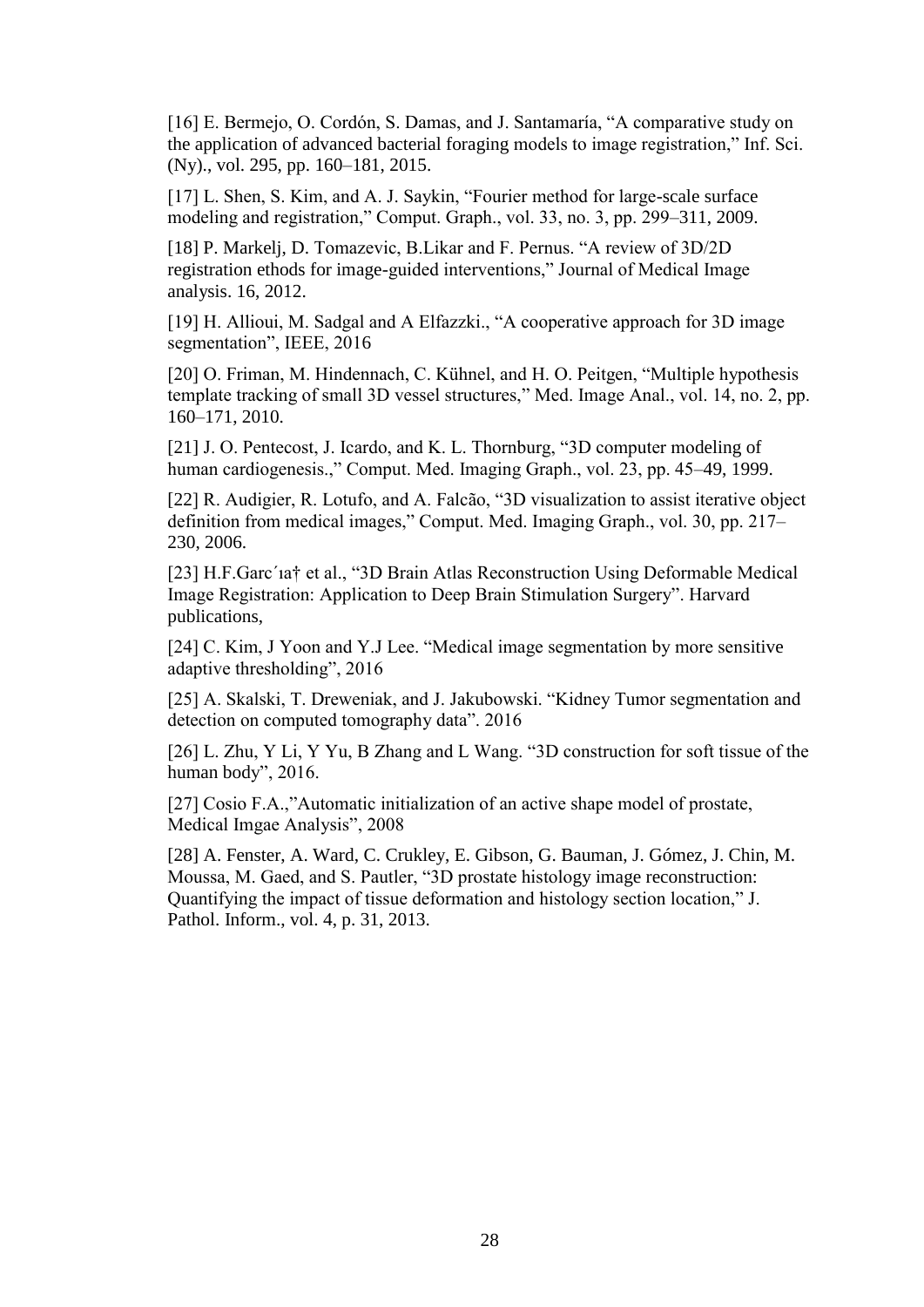# **APPENDIX – A: MATHLAB CODES**

### **A.1 Registration-1st step**

```
function varargout = register new (varargin)
% REGISTER NEW MATLAB code for register new.fig
% Begin initialization code - DO NOT EDIT
qui Singleton = 1;qui State = struct('qui Name', mfilename, ...
                   'gui Singleton', gui Singleton, ...
                   'gui OpeningFcn', @register new OpeningFcn, ...
                   'gui_OutputFcn', @register_new_OutputFcn, ...
                   'gui_LayoutFcn', [] , ...
                   'qui<sup>-</sup>Callback', []);
if nargin && ischar(varargin{1})
   gui State.gui Callback = str2func(varargin{1});
end
if nargout
    [varargout{1:nargout}] = qui mainfon(gui State, varargin{:});
else
    qui mainfcn(qui State, varargin{:});
end
% End initialization code - DO NOT EDIT
% --- Executes just before register new is made visible.
function register new OpeningFcn(hObject, eventdata, handles,
varargin)
% This function has no output args, see OutputFcn.
% hObject handle to figure
% eventdata reserved - to be defined in a future version of MATLAB
% handles structure with handles and user data (see GUIDATA)
% varargin command line arguments to register new (see VARARGIN)
% Choose default command line output for register new
handles.output = hObject;
% Update handles structure
guidata(hObject, handles);
% UIWAIT makes register_new wait for user response (see UIRESUME)
% uiwait(handles.figure1);
varargout{1} = handles.output;
% paths % Running the path setter
global I h w index imdirectory Files currentset impath
index=1;
imdirectory='S1_data/';
Files=dir([imdirectory '/*jpg' ]);
currentset=Files(index).name;
impath=[imdirectory '/' Files(index).name];
I=imread(impath);
```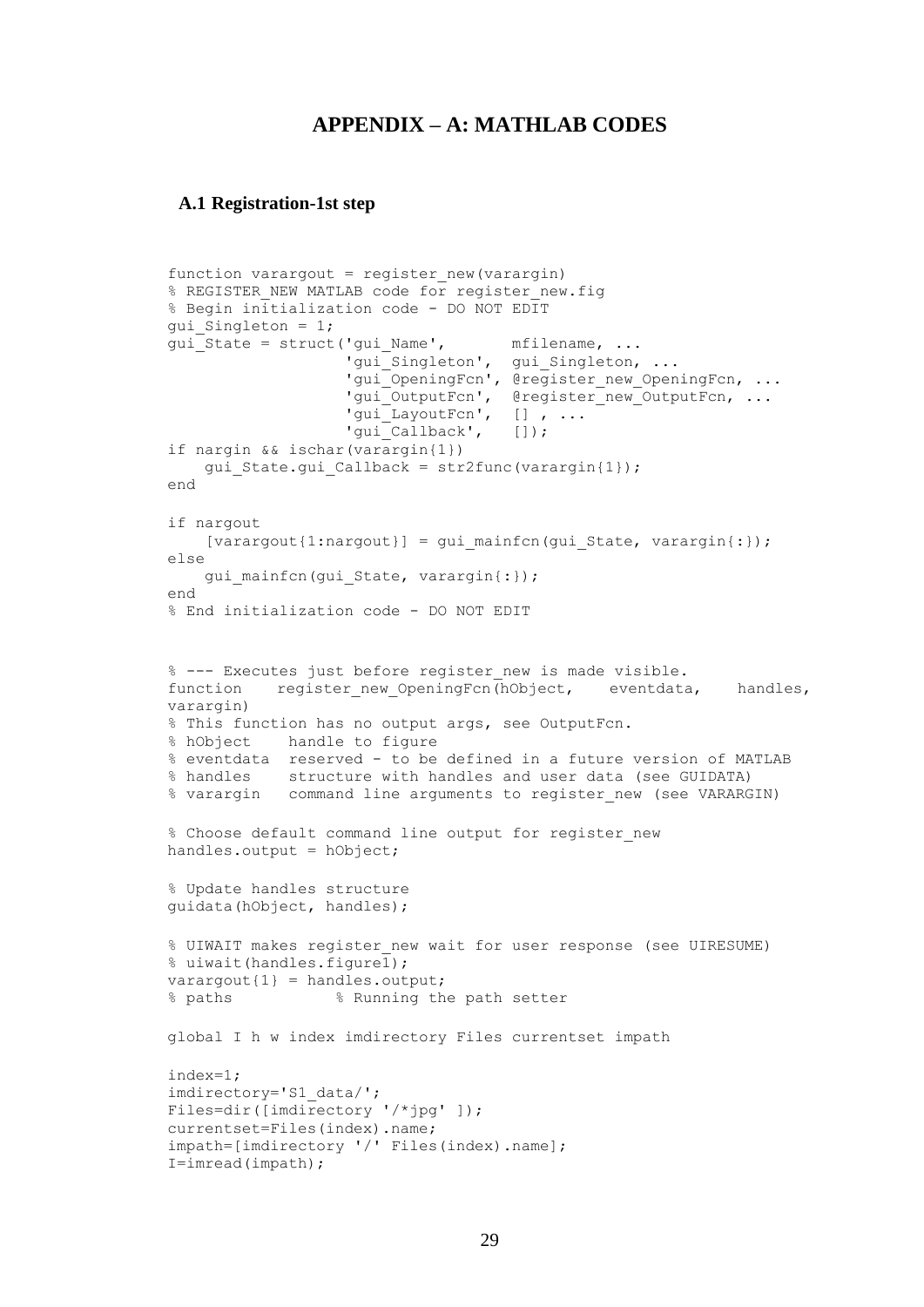```
[h, w, \sim] = size(I);axes(handles.axes1)
imshow(I)
set(handles.infobox,'String', [currentset ' Loaded....'])
% --- Outputs from this function are returned to the command line.
function varargout = register new OutputFcn(hObject, eventdata,
handles) 
% varargout cell array for returning output args (see VARARGOUT);
% hObject handle to figure
% eventdata reserved - to be defined in a future version of MATLAB
% handles structure with handles and user data (see GUIDATA)
% Get default command line output from handles structure
varargout{1} = handles.output;
global I h w
% paths
hold on
imshow(I)
[h, w, \sim] = size(I);
axes(handles.axes1)
% --- Executes on button press in top.
function top_Callback(hObject, eventdata, handles)
% hObject handle to top (see GCBO)
% eventdata reserved - to be defined in a future version of MATLAB
% handles structure with handles and user data (see GUIDATA)
axes(handles.axes1)
hold on
for i=1:6
    [x(i), y(i)] =ginput(1);plot(x(i),y(i),'r^*)end
global mt ct w
[M] = polyfit(x,y,1);mt= M(1)ct= M(2)xc= 1:w;yc= mt*xc;
plot(xc, yc+ct, 'b');
% --- Executes on button press in left.
function left Callback(hObject, eventdata, handles)
% hObject handle to left (see GCBO)
```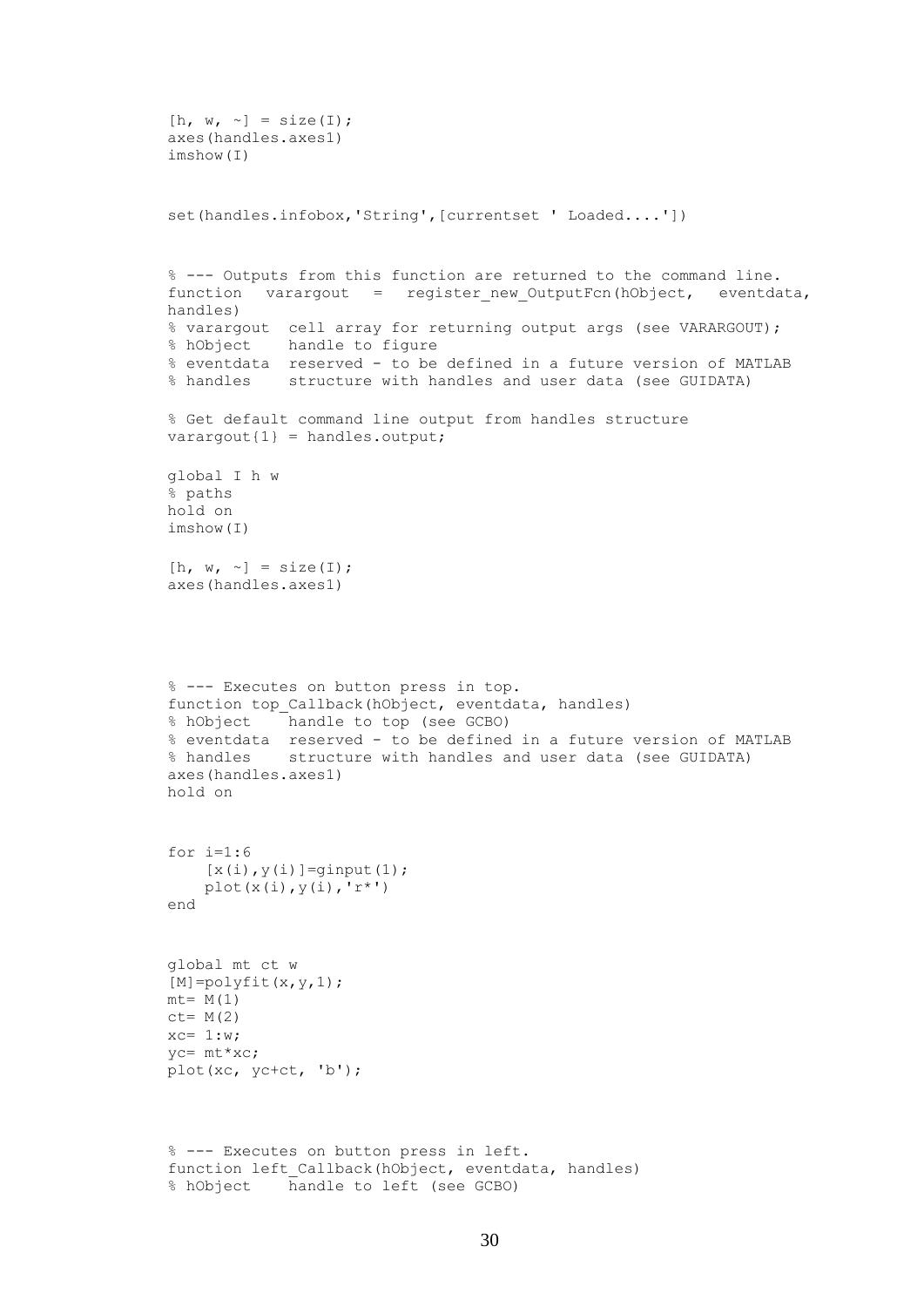```
% eventdata reserved - to be defined in a future version of MATLAB
% handles structure with handles and user data (see GUIDATA)
axes(handles.axes1)
hold on
for i=1:6
    [x(i), y(i)] = ginput (1)
    plot(x(i),y(i),'r^{\star})end
global ml cl w
[M] = polyfit(x,y,1);ml = M(1)c = M(2)xc= 1:w;yc= ml*xc;
plot(xc, yc+cl, 'b');
% --- Executes on button press in right.
function right Callback(hObject, eventdata, handles)
% hObject handle to right (see GCBO)
% eventdata reserved - to be defined in a future version of MATLAB
% handles structure with handles and user data (see GUIDATA)
axes(handles.axes1)
hold on
for i=1:6[x(i), y(i)] =ginput(1);plot(x(i),y(i),'r^{*})end
global mr cr w
[M] = polyfit(x,y,1);mr= M(1)cr= M(2)xc= 1:w;yc= mr*xc;
plot(xc, yc+cr, 'b');
% --- Executes on button press in bottom.
function bottom Callback(hObject, eventdata, handles)
% hObject handle to bottom (see GCBO)
% eventdata reserved - to be defined in a future version of MATLAB
% handles structure with handles and user data (see GUIDATA)
axes(handles.axes1)
hold on
for i=1:6[x(i), y(i)] =ginput(1);
    plot(x(i),y(i),'r^{*})end
```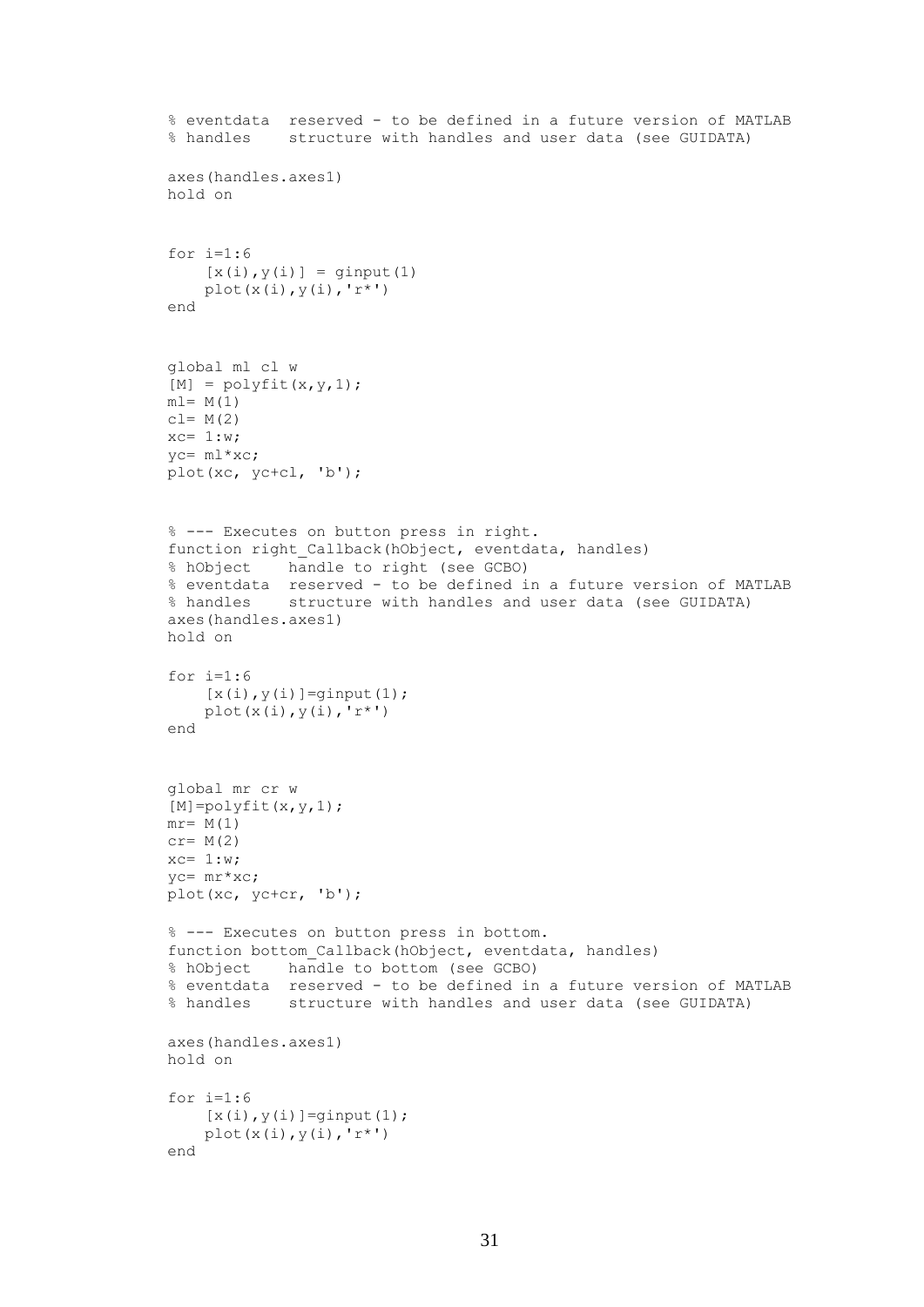```
global mb cb w I J
[M] = polyfit(x,y,1);mb = M(1)cb= M(2)xc= 1:w;yc= mb*xc;
plot(xc, yc+cb, 'b');
% J=imrotate(I,rad2deg(atan(poly(mb))));
% axes(handles.axes1)
% imshow(J)
% --- Executes on button press in findvert.
function findvert Callback(hObject, eventdata, handles)
% hObject handle to findvert (see GCBO)
% eventdata reserved - to be defined in a future version of MATLAB
% handles structure with handles and user data (see GUIDATA)
global ml mb mr mt cl cb cr ct currentset Files index corpath ltx lty 
rtx rty rbx rby lbx lby
ltx = (cl-ct)/(mt-ml);lty = ml*ltx+cl;rtx = (cr-ct)/(mt-mr);rty = mr*rtx+cr;
rbx = (cr-cb) / (mb-mr);
rby = mr*rbx+cr;\frac{\text{lbx}}{\text{lbx}} = \frac{\text{cl-cb}}{\text{mb-ml}};
\text{lby} = \text{ml*lbx+cl};axes(handles.axes1)
hold on
plot(ltx,lty,'bd','MarkerEdgeColor','k',...
                 'MarkerFaceColor', [.49 1 .63], ...
                  'MarkerSize',10);
plot(rtx,rty,'cd','MarkerEdgeColor','k',...
                 'MarkerFaceColor', [.49 1 .63], ...
                  'MarkerSize',10);
plot(rbx,rby,'yd','MarkerEdgeColor','k',...
                 'MarkerFaceColor', [.49 1 .63],...
                  'MarkerSize',10);
plot(lbx,lby,'rd','MarkerEdgeColor','k',...
                 'MarkerFaceColor', [.49 1 .63],...
                  'MarkerSize',10);
rot angle = rad2deg(atan(mb));
corpath = 'RESULTS\Variables\NewResearch 1mm S1\set2\';
save([corpath \vee' Files(index).name
'.mat'],'ltx','lty','lbx','lby','rtx','rty','rbx','rby','rot_angle');
```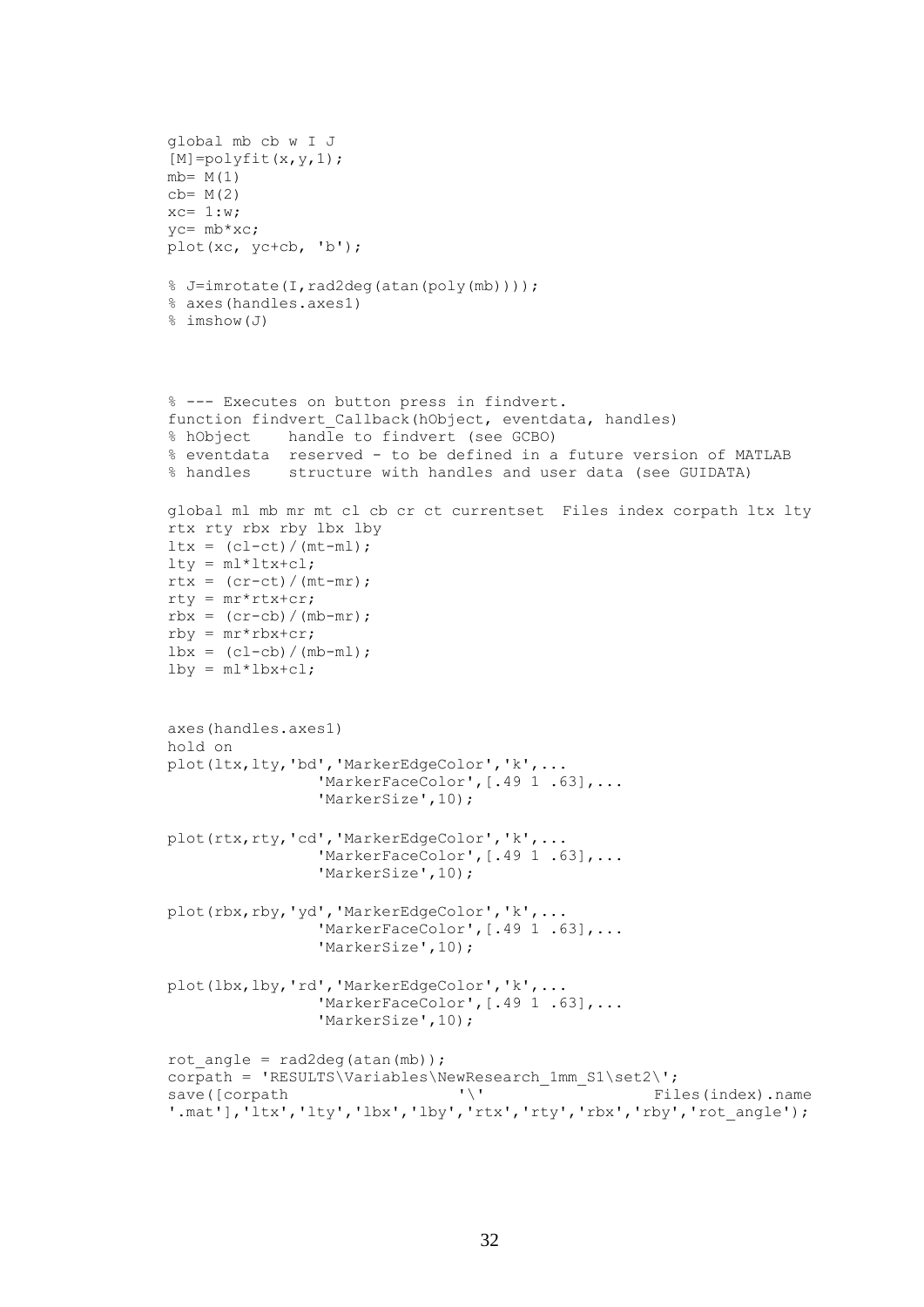```
text(ltx-120,lty-100,'P1','BackgroundColor', [.7 .9 .9
.7],'HorizontalAlignment','right');
text(lbx-100,lby+100,'P2','BackgroundColor', [.7 .9 .9
.7],'HorizontalAlignment','right');
text(rbx+100,rby+100,'P3','BackgroundColor', [.7 .9 .9
.7],'HorizontalAlignment','left');
text(rtx+40,rty-40,'P4','BackgroundColor', [.7 .9 .9
.7],'HorizontalAlignment','left');
```

```
% --- Executes on button press in correctrot.
function correctrot Callback(hObject, eventdata, handles)
% hObject handle to correctrot (see GCBO)
% eventdata reserved - to be defined in a future version of MATLAB
% handles structure with handles and user data (see GUIDATA)
```
global J I mb

```
J=imrotate(I,rad2deg(atan(mb)));
axes(handles.axes1)
imshow(J)
```

```
% --- Executes on button press in save next.
function save next Callback(hObject, eventdata, handles)
% hObject handle to save_next (see GCBO)
% eventdata reserved - to be defined in a future version of MATLAB
% handles structure with handles and user data (see GUIDATA)
```

```
global index currentset Files impath imdirectory I mb J rotpath corpath
```
index=index+1;

```
currentset=Files(index).name;
impath=[imdirectory '/' Files(index).name];
I=imread(impath);
axes(handles.axes1);
imshow(I);
```

```
% rotpath='Data\rotimages\'
% imwrite(J, [rotpath '\' Files(index).name]);
```

```
set(handles.infobox, 'String',[currentset ' Loaded.....'])
set(handles.infobox, 'String', [currentset ' Saved.....'])
```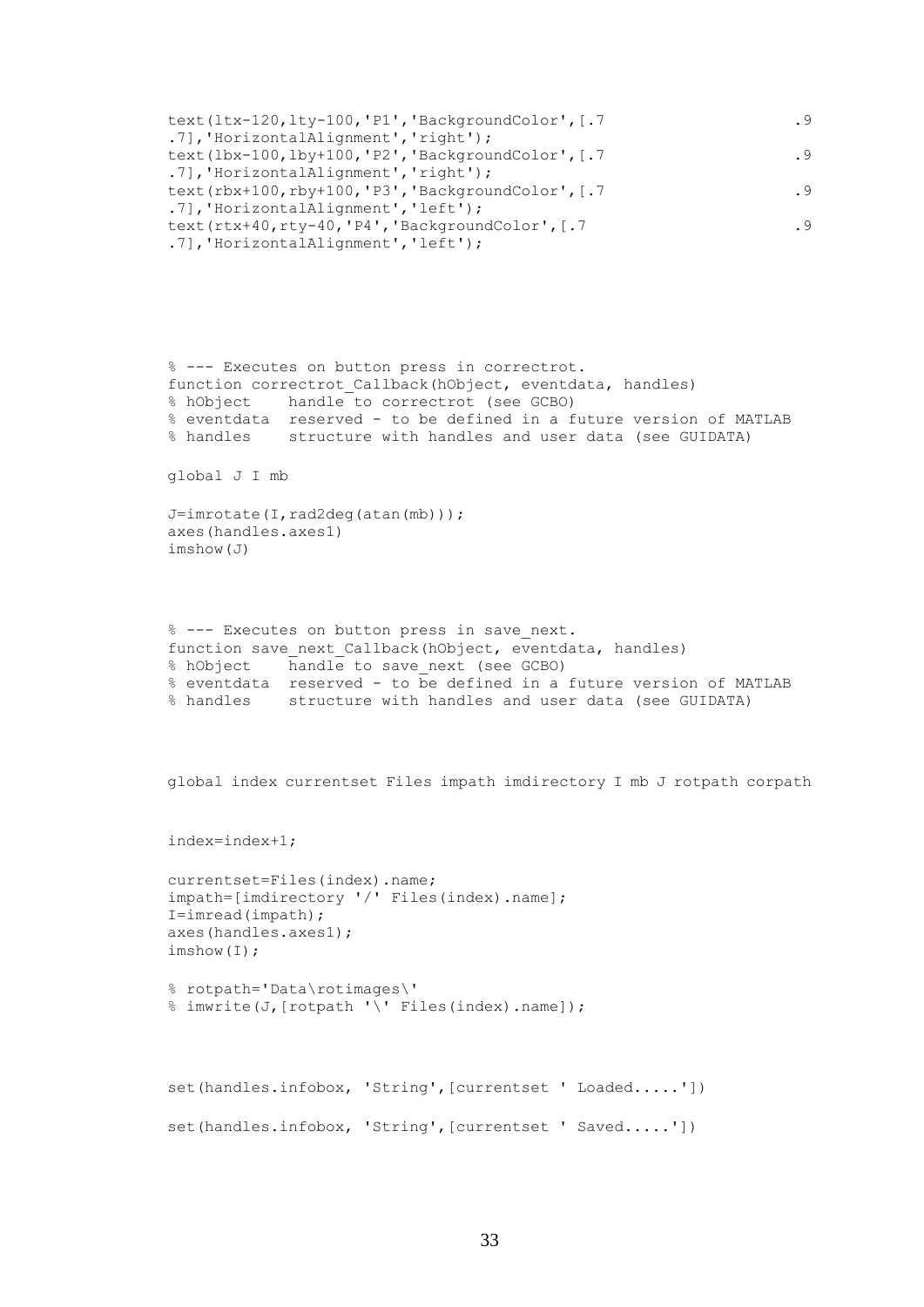# A.2 Registration-2<sup>nd</sup> step

```
%% Initialize
clear all
clc
%% Set Paths
current sub folder = 'S1 1mm\'; % Give path
\overline{\text{impath}} = [\overline{\text{raw}} \cdot \text{current} \cdot \overline{\text{sub}} \cdot \text{folder}];varpath = \lceil'Variables\' current sub folder];
savpath = ['Cropped Output\\' current sub folder];addpath('Functions');
% distort = 0; % 8 Do you want the output distorted?
1, else 0
% scale factor = 1; % Scale using widths? 1, else 0
ImDir = dir(impath;%% General functions for all images
s if distort == 1
% savpath = [savpath 'distorted\'];
% else
% if scale factor == 1
% savpath = [savpath 'original\width\'];
% else
% savpath = [savpath 'original\height\'];
% end
% end
% if unavailable, find and save min blk height and blk height params
a<sup>+</sup>
% variables path
if ~exist([varpath 'min_blk_height.mat'],'file')||~exist([varpath 
'blk heights.mat'], 'file') | | ~exist([varpath
'blk_widths.mat'],'file')||~exist([varpath 
'min_blk width.mat'], 'file')
    [blk] heights,blk widths,min_blk_height,min_blk_width] =
findMinBlockHeight(varpath);
else
   load([varpath 'min blk height.mat'])
     load([varpath 'blk_heights.mat'])
     load([varpath 'blk_widths.mat'])
     load([varpath 'min_blk_width.mat'])
end
%% Image Explorer
for i = 3:length(ImDir) % Correct code
     % for i = 3:3 % Comment after finding all 
coordinates
    current image = imread([impath ImDir(i) .name]);
    %% Rotation of Image and tracking intersect points...
    [im height, im width, \sim] = size(current image);
    cx = round(imwidth/2;cy = round(im\newline height/2); load([varpath ImDir(i).name '.mat']);
```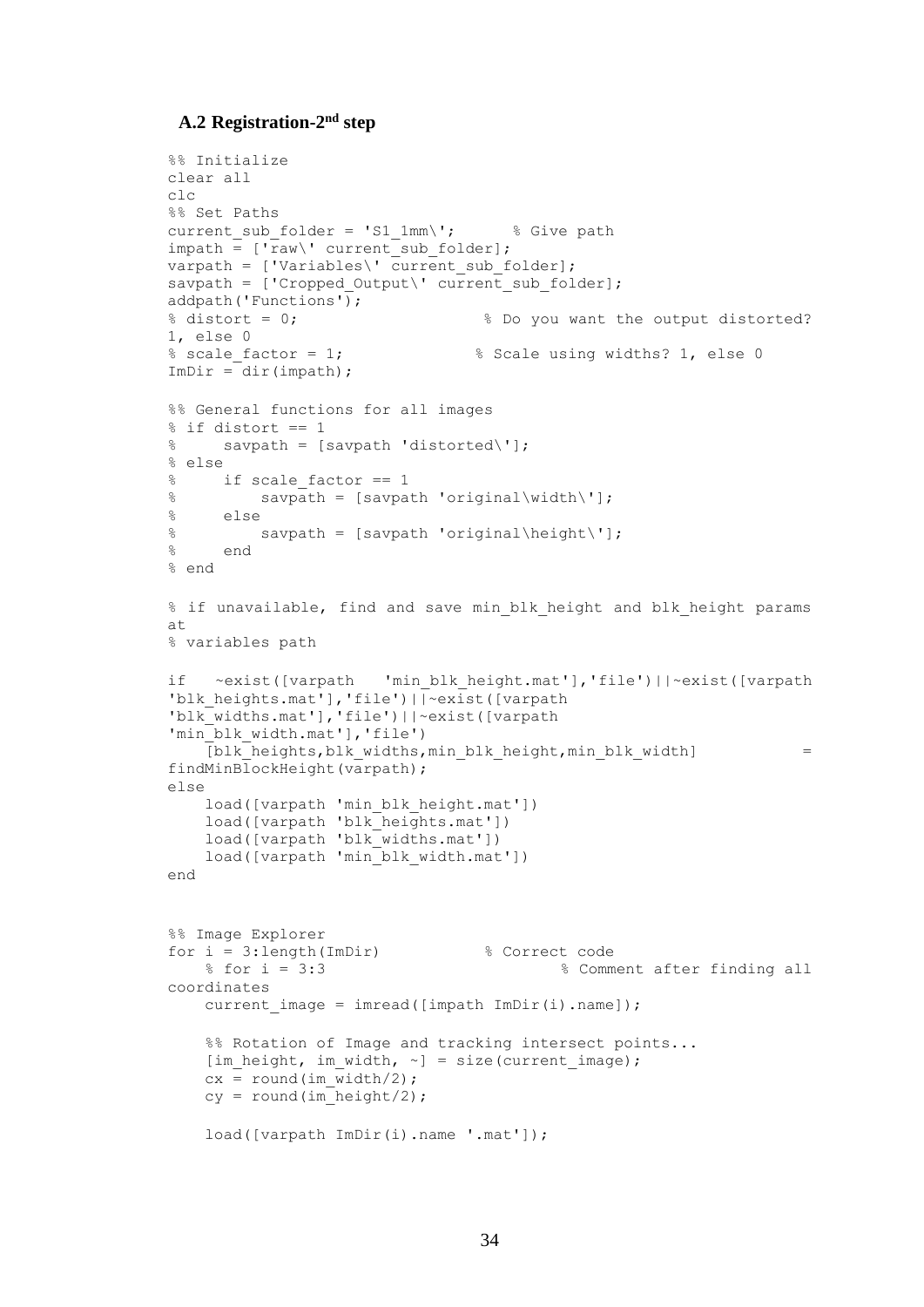```
rotated image = imrotate(current image,rot angle,'crop'); \frac{8}{3}Rotate the image
   inv rot angle = -rot angle; \frac{1}{8}Invert the angle to facilitate coord rot.
   old coord = [lbx-cx,lby-cy,ltx-cx,lty-cy,rbx-cx,rby-cy,rtx-
cx, rty-cy]; % Old Coord @origin
rot mat = [cosd(inv rot angle), sind(inv rot angle); -
sind(inv_rot_angle), cosd(inv_rot_angle)];
   for j = 1:2: length (old coord) -1
     new coord(j:j+1) = old coord(j:j+1)*rot mat; \frac{1}{8}Coord(x, y)*rotation matrix
    end
   new coord(1:2:end) = new coord(1:2:end)+cx; \frac{1}{2} & Bias the
coordinates back to center
   new coord(2:2:end) = new coord(2:2:end)+cy;
    % Visualize all outputs - Warning! Comment before running 
bulk!!!
    % figure
    % subplot 121
    % imshow(current_image)
    % hold on
    % plot([lbx ltx rbx rtx],[lby lty rby rty],'g*');
    % subplot 122
    % imshow(rotated_image)
    % hold on
    % plot([lbx ltx rbx rtx],[lby lty rby rty],'g*');
   % plot(new coord(1:2:end),new coord(2:2:end),'r*');
   % title('Old-coord - green, New-coord - red');
   %% Rescaling all images and tracking intercept points...
% if distort==1 % Scale by both height and width
% height scale factor = min blk height/blk heights(i-2); %
Down scaling only! (height)
% width_scale_factor = min_blk_width/blk_widths(i-2); % 
Down scaling only! (width)
\frac{1}{3} rescaled image =imresize(rotated_image,[height_scale_factor*im_height 
width scale factor*im width]);
\frac{1}{6} \frac{1}{100} rescaled coord = new coord;
\frac{1}{8} rescaled coord(2:2:end) =
height scale factor*rescaled coord(2:2:end);
                                  rescaledcoord(1:2:end) =
width scale factor*rescaled coord(1:2:end);
\approx% else % Preserve original aspect ratio
% if scale_factor == 1 % Scale using widths
% width scale factor = min blk width/blk widths(i-2); %Down scaling only! (width) 
\frac{8}{3} rescaled image =imresize(rotated_image,width_scale_factor);
% rescaled coord = width scale factor*new coord;
% else % Scale using heights
% height scale factor = min blk height/blk heights(i-2);
% Down scaling only! (height)
% rescaled image \simimresize(rotated_image,height_scale_factor);
            rescaled coord = height scale factor*new coord;
```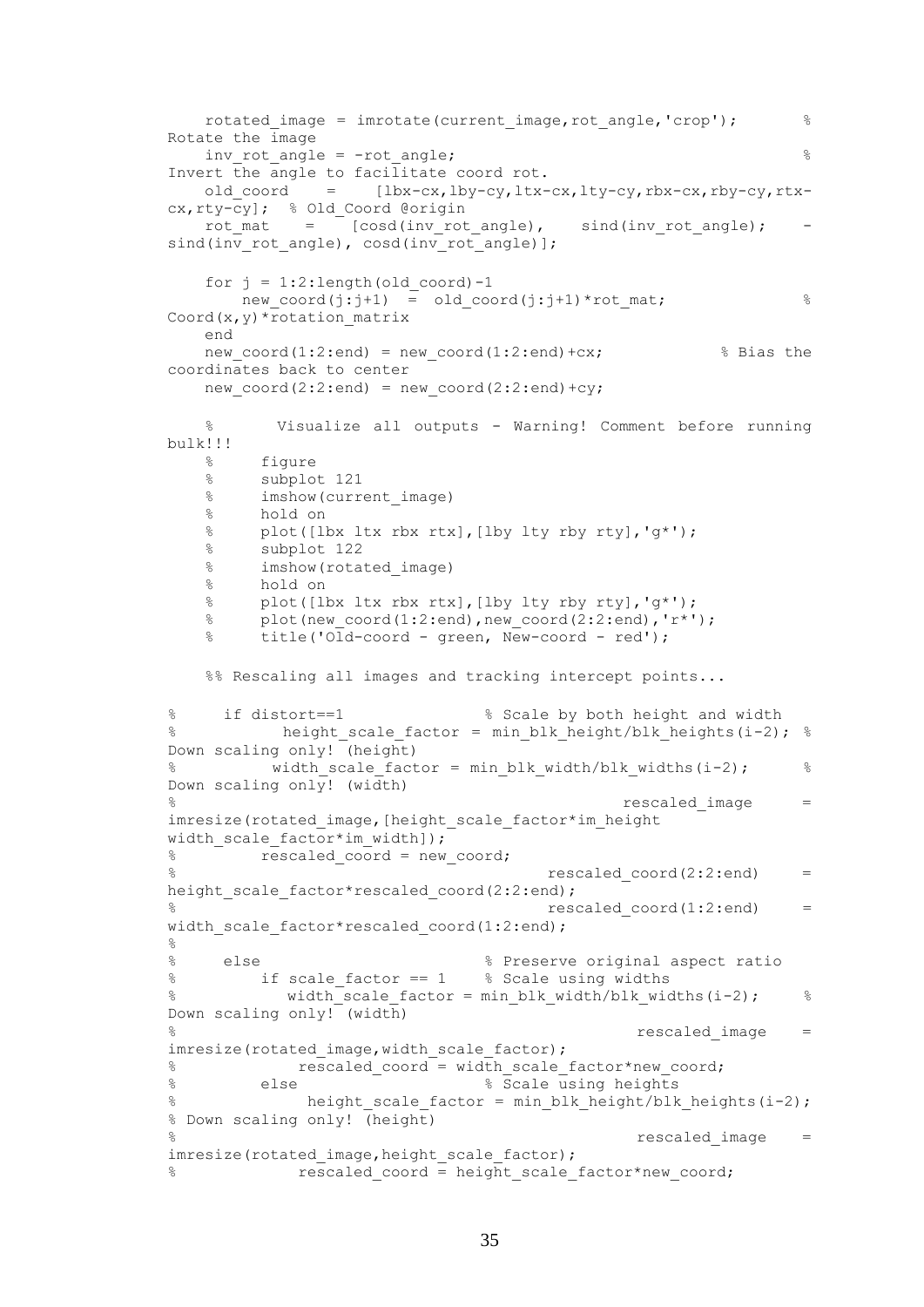```
% end
% end
% figure;
% imshow(rescaled_image)
height scale factor = min blk height/blk heights(i-2); % Down scaling
only! (height)
   width scale factor = min blk width/blk widths(i-2); \frac{8}{2} Down
scaling only! (width)
    % These two lines are for a non-distorted image!
       rescaled image = imresize(rotated image, height scale factor);
       rescaled coord = height scale factor*new coord;
    % These four lines are to resize with distortion to get higher 
accuracy!
   rescaled image =imresize(rotated_image,[height_scale_factor*im_height 
width scale factor*im width]);
    rescaled_coord = new_coord;
   rescaled\ (2:2:end) =
height scale factor*rescaled coord(2:2:end);
   rescaled\ coord(1:2:end) =
width scale factor*rescaled coord(1:2:end);
    % Visualize all outputs - Warning! Comment before running 
bulk!!!
    % figure
    % subplot 121
    % imshow(rotated_image)
    % hold on
    % plot([lbx ltx rbx rtx],[lby lty rby rty],'g*');
   \frac{1}{2} plot(new coord(1:2:end),new coord(2:2:end),'r*');
   % title('Old-coord - green, New-coord - red');
    % subplot 122
    % imshow(rescaled_image)
    % hold on
   \frac{1}{2} plot(new coord(1:2:end),new coord(2:2:end),'g*')
   \approxplot(rescaled_coord(1:2:end),rescaled_coord(2:2:end),'r*');
   % title('Old-coord - green, New-coord - red');
    %% Cropping the image to the size of the block
   % old coord = [lbx-cx, lby-cy, ltx-cx, lty-cy, rbx-cx, rby-cy, rtx-
cx, rty-cy; \frac{1}{6} Old Coord @origin
% cropped_image = imcrop(rescaled_image,[rescaled_coord(3) 
rescaled coord(4) abs(rescaled coord(7)-rescaled coord(3))
abs(rescaled coord(4)-rescaled coord(2))]);
% imwrite(cropped image, [savpath ImDir(i).name]);
   cropped_image = imcrop(rescaled_image,[rescaled_coord(3) 
rescaled coord(4) abs(rescaled coord(7)-rescaled coord(3))
abs(rescaled coord(4)-rescaled coord(2))]);
   [crop height, crop width, \sim] = size(cropped image);
```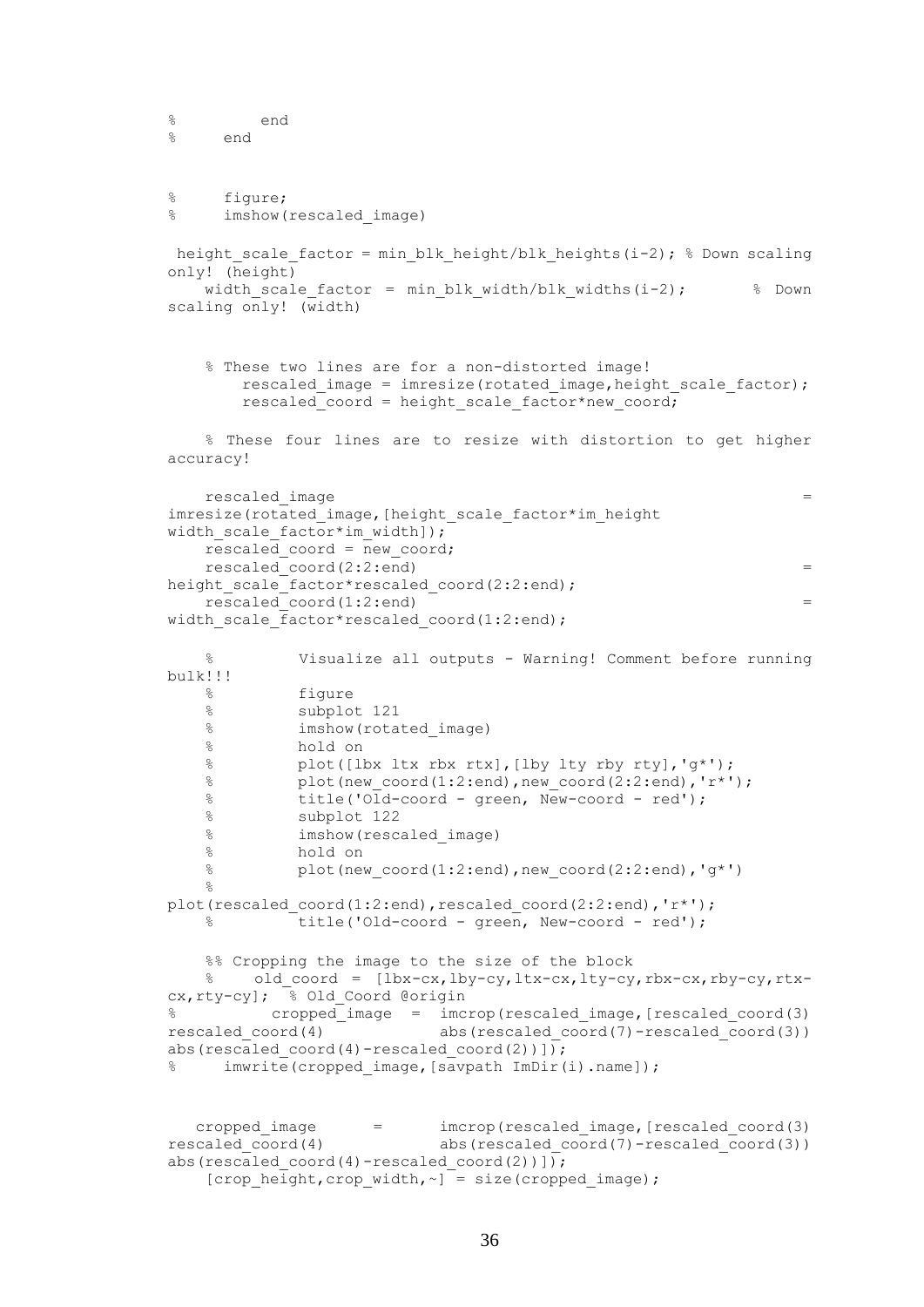```
 % Visualize all outputs - Warning! Comment before running 
bulk!!!
   % [crop height,crop width, ~] = size(cropped image);
    %
        figure
     % imshow(cropped_image)
    % title([num2str(crop_height) '\times' num2str(crop_width) ' 
= ' num2str(crop height*crop width)]);
     figure
     imshow(cropped_image)
    title([num2str(crop_height) '\times' num2str(crop_width) ' = ' 
num2str(crop_height*crop_width)]);
     J=cropped_image;
   imwrite(J, [savpath '\' ImDir(i).name ]);
end
```
#### **A.3 Registration Analysis**

```
clear all
clc
%% Load data for analysis
current sub folder = \sinh 'S1\new\'; % Give path
varpath = \overline{[} Variables\' current sub folder];
% crop path = ['Cropped Output\\overline{ } current sub folder];
crop_path=['Cropped_Output\' current_sub_folder];
impath = ['raw' current sub folder];if exist([varpath 'Analysis_output.mat'],'file')
     load([varpath 'Analysis_output.mat'])
else
     load([varpath 'blk_heights.mat'])
     load([varpath 'blk_widths.mat'])
     %% Raw Variation in ratio and area
    Tau raw = blk heights./blk widths;
    Rho\bar{x}raw = blk\bar{h}heights.*blk\bar{w}widths;
    %% Variation in crop with no distortion - height param
    Crop no distort path = [crop path 'original\height\'];
    CropNoDistDir = dir(Crop no distort path);
    crop_orig_height = zeros(1,length(CropNoDistDir)-2); \frac{8}{3}Definition
    crop orig width = crop orig height;
     for i = 3:length(CropNoDistDir)
        [crop_orig_height(i-2),crop_orig_width(i-2),\sim] =
size(imread([Crop_no_distort_path CropNoDistDir(i).name]));
     end
    Tau rch = crop orig height./crop orig width;
     Rho_rch = crop_orig_height.*crop_orig_width;
     %% Variation in crop with no distortion (Tau_rc) - width param
    Crop no distort path = [crop path 'original\width\'];
```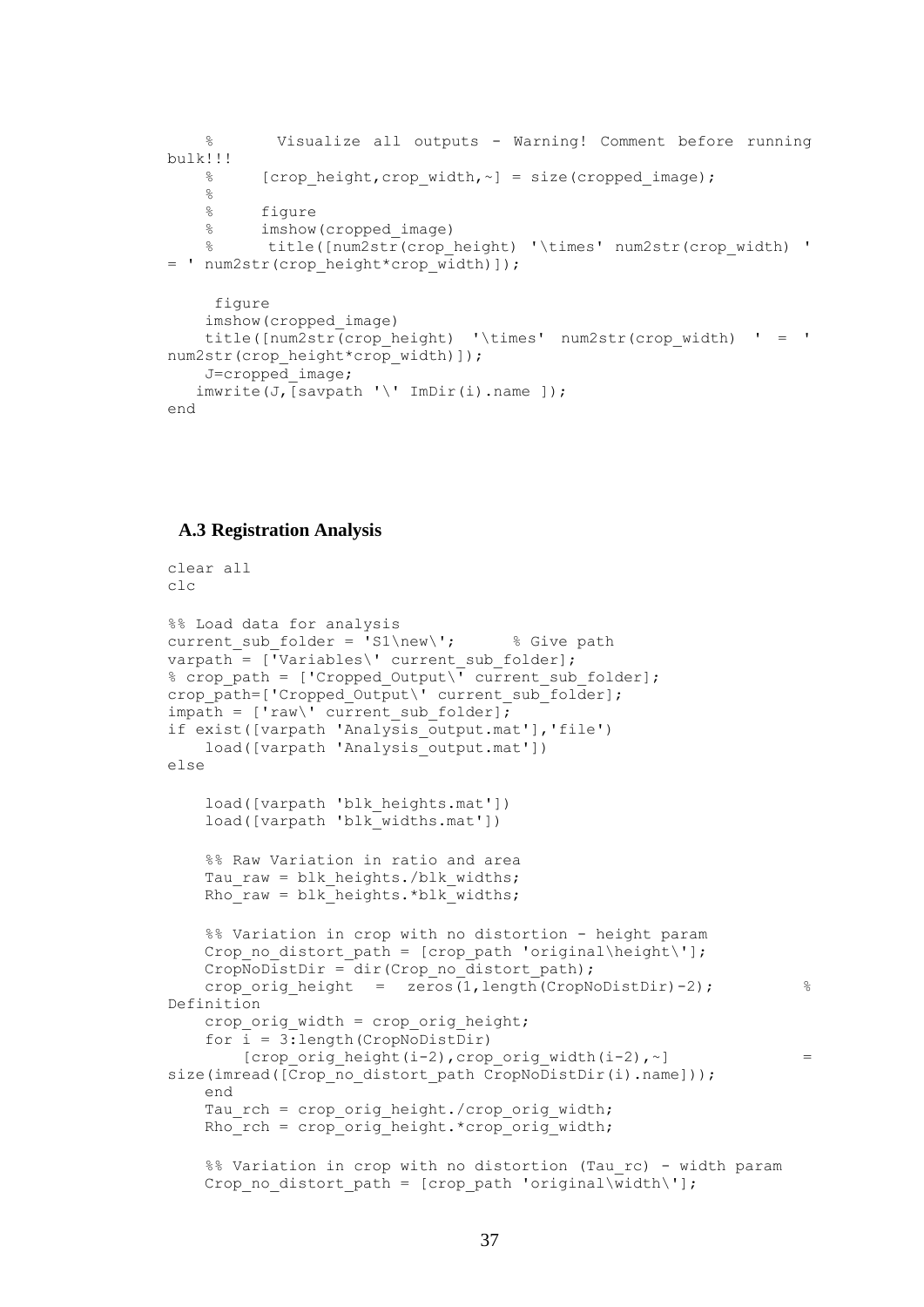```
CropNoDistDir = dir(Crop_no_distort_path);
    crop orig height = zeros(1,length(CoropNoDistDir)-2); %
Definition
    crop orig width = crop orig height;
     for i = 3:length(CropNoDistDir)
        [crop_orig_height(i-2),crop_orig_width(i-2),~] = =size(imread([Crop_no_distort_path CropNoDistDir(i).name]));
     end
    Tau rcw = crop orig height./crop orig width;
    RhoTcw = crop_0 orig height.*crop_orig_width;
     %% Variation in after crop - with distorted
    Crop distort path = [crop path 'distorted\'];
    CropDistDir = dir(Crop_no_distort_path);
    crop dist height = \overline{z}eros(1,length(CropNoDistDir)-2); %
Definition
    crop dist width = crop orig height;
    for \overline{i} = 3: length(CropNoDistDir)
        [crop dist height(i-2), crop dist width(i-2), ~] = =size(imread([Crop_distort_path CropDistDir(i).name]));
     end
    Tau dc = crop dist height./crop dist width;
    Rhodc = crop dist height.*crop_dist width;
end
%% View ratio outputs
figure
set(gcf, 'Position', get(0, 'Screensize')); % Maximize figure.
plot(Tau raw, 'r^')
hold on
plot(Tau_rch,'b.')
plot(Tau_rcw,'m.')
plot(Tau_dc,'ko')
grid minor
title('Measured block height-width ratio comparison');
xlabel('Image Number - subfolder-S3');
ylabel('Variants of \tau = Height:Width');
legend('\tau {raw}','\tau {rch}','\tau {rcw}','\tau {dc}','Location',
'northwest')
%% View area outputs
figure
set(gcf, 'Position', get(0, 'Screensize')); % Maximize figure.
plot(Rho_raw,'r^')
hold on
plot(Rho_rch,'b.')
plot(Rho_rcw,'m.')
plot(Rho_dc,'ko')
grid minor
title('Measured block area comparison');
xlabel('Image Number - subfolder-S3');
ylabel('Variants of \rho = Height\times Width');
legend('\rho {raw}','\rho {rch}','\rho {rcw}','\rho {dc}','Location',
'southeast')
```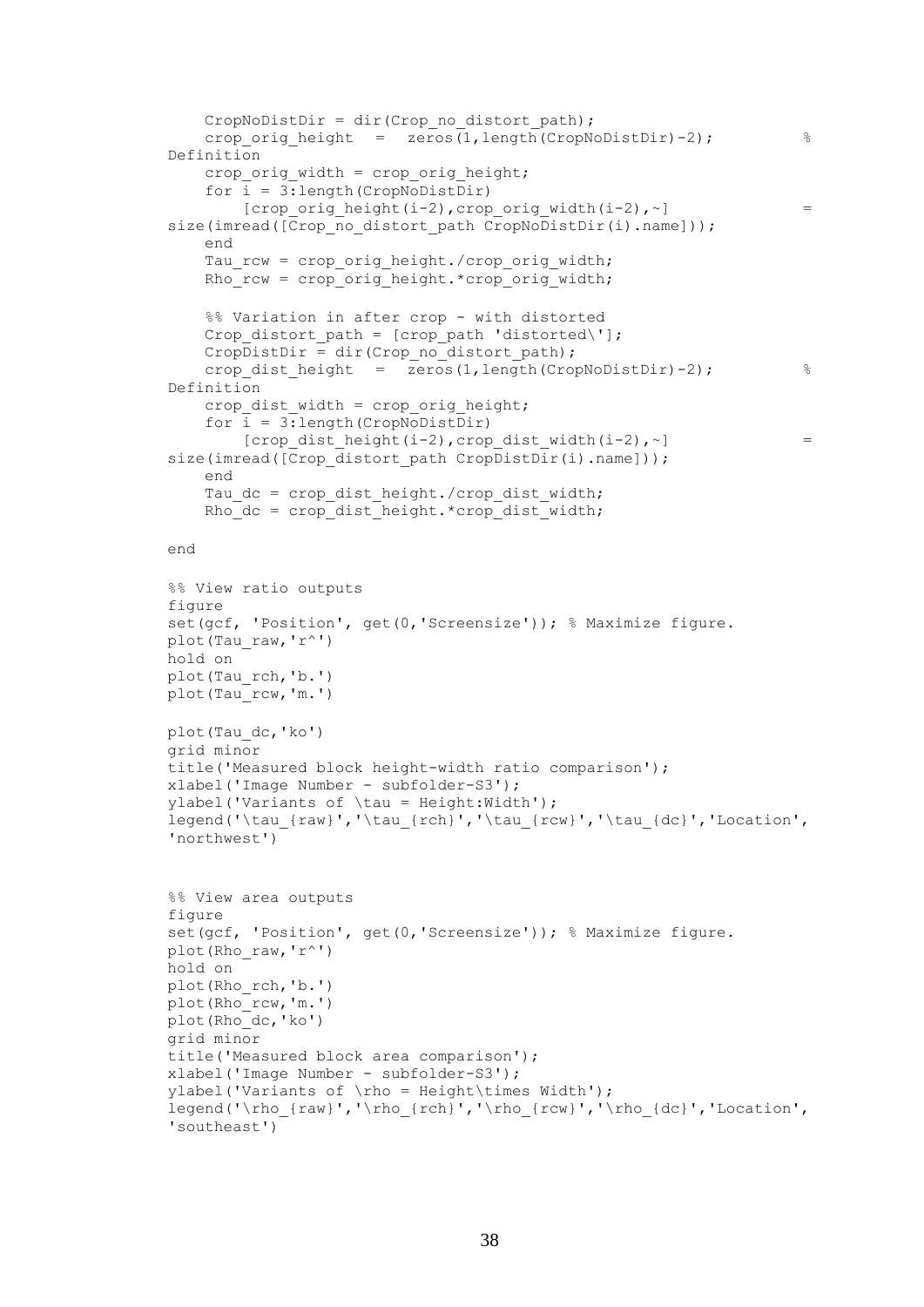```
save([varpath 'Analysis output.mat'],
'Tau_raw','Tau_rch','Tau_rcw','Tau_dc','Rho_raw','Rho_rch','Rho_rcw',
'Rho dc');
%% Showing the difference in the form of images
% Finding the worst affected image
[\sim, \text{max diff idx}] = \text{max(abs(Tau raw-Tau dc));}Im dir = dir(im path);
figure
set(gcf, 'Position', get(0, 'Screensize')); % Maximize figure.
subplot 221
imshow(\lceil \text{im path Im dir(max diff idx-3)} \rceil.name]); % Show the raw image
title('Original Image');
subplot 222
imshow([crop path 'distorted\' Im dir(max diff idx-3).name]); % Show
the distorted crop
title('Distorted');
subplot 223
imshow([crop_path 'original\height\' Im dir(max_diff_idx-3).name]); %
Show the height scaled crop
title('Non-Distorted Height Scaled');
subplot 224
imshow([crop_path 'original\width\' Im_dir(max_diff_idx-3).name]); %
Show the widht scaled crop
title('Non-Distorted Width Scaled');
```
### **A.4 Segmentation**

```
function varargout = MAIN(varargin)% MAIN MATLAB code for MAIN.fig
% MAIN, by itself, creates a new MAIN or raises the existing
% singleton*.
\approx% H = MAIN returns the handle to a new MAIN or the handle to
% the existing singleton*.
\approx% MAIN('CALLBACK',hObject,eventData,handles,...) calls the 
local
% function named CALLBACK in MAIN.M with the given input 
arguments.
\approx% MAIN('Property','Value',...) creates a new MAIN or raises 
the
% existing singleton*. Starting from the left, property value 
pairs are
      applied to the GUI before MAIN OpeningFcn gets called. An
% unrecognized property name or invalid value makes property 
application
% stop. All inputs are passed to MAIN_OpeningFcn via varargin.
%
% *See GUI Options on GUIDE's Tools menu. Choose "GUI allows 
only one
% instance to run (singleton)".
%
% See also: GUIDE, GUIDATA, GUIHANDLES
```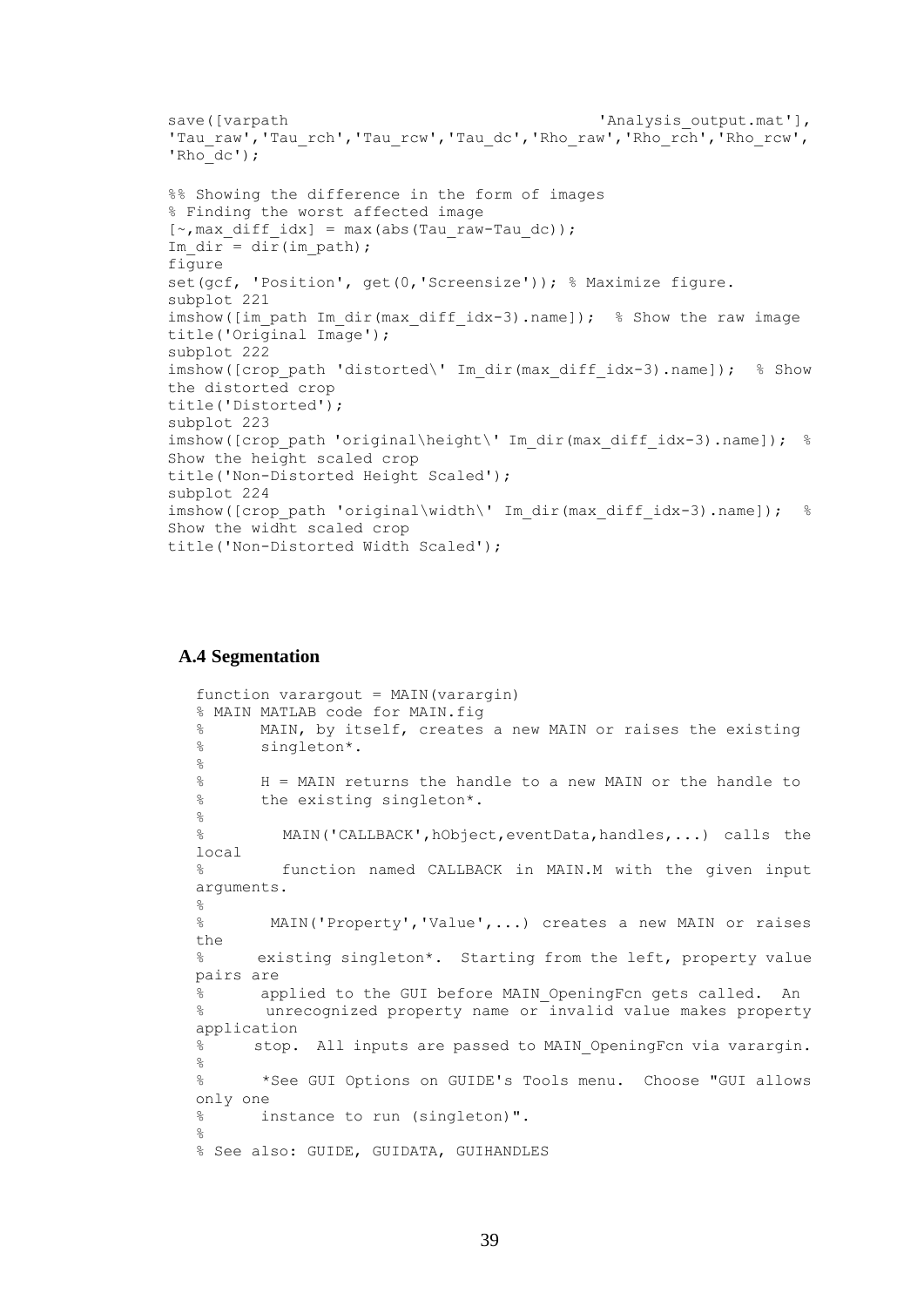```
% Edit the above text to modify the response to help MAIN
% Last Modified by GUIDE v2.5 11-Mar-2016 10:56:13
% Begin initialization code - DO NOT EDIT
gui_Singleton = 1;
qui\bar{\text{state}} = struct('qui Name', \bar{\text{m}} mfilename, ...
'gui Singleton', gui Singleton, ...
'gui OpeningFcn', @MAIN OpeningFcn, ...
    'gui<sup>outputFcn', @MAIN OutputFcn, ...</sup>
    'gui_LayoutFcn', [], ...
    'gui<sup>-</sup>Callback', []);
if nargin && ischar(varargin{1})
     gui_State.gui_Callback = str2func(varargin{1});
end
if nargout
    [varargout{1:nargout}] = qui mainfon(gui State, varargin{:});
else
    gui mainfcn(gui State, varargin{:});
end
% End initialization code - DO NOT EDIT
% --- Executes just before MAIN is made visible.
function MAIN OpeningFcn(hObject, eventdata, handles, varargin)
% This function has no output args, see OutputFcn.
% hObject handle to figure
% eventdata reserved - to be defined in a future version of MATLAB
% handles structure with handles and user data (see GUIDATA)
% varargin command line arguments to MAIN (see VARARGIN)
% Choose default command line output for MAIN
handles.output = hObject;
% Update handles structure
guidata(hObject, handles);
addpath('Functions')
% UIWAIT makes MAIN wait for user response (see UIRESUME)
% uiwait(handles.figure1);
% 
global impath I
global currentSet Files Imdirectory index
index = 1;
Imdirectory='Data\S3\';
Files = dir([Imdirectory '/*.jpg']);
currentSet = Files(index).name;
impath = [Imdirectory '/' Files(index).name];
I = \text{imread}(\text{impath});
% set(handles.infoBox,'String',['Image ' impath ' loaded. Select 
Left and Right masks...'])
%% global fname
% % fname = 'P3290177';
```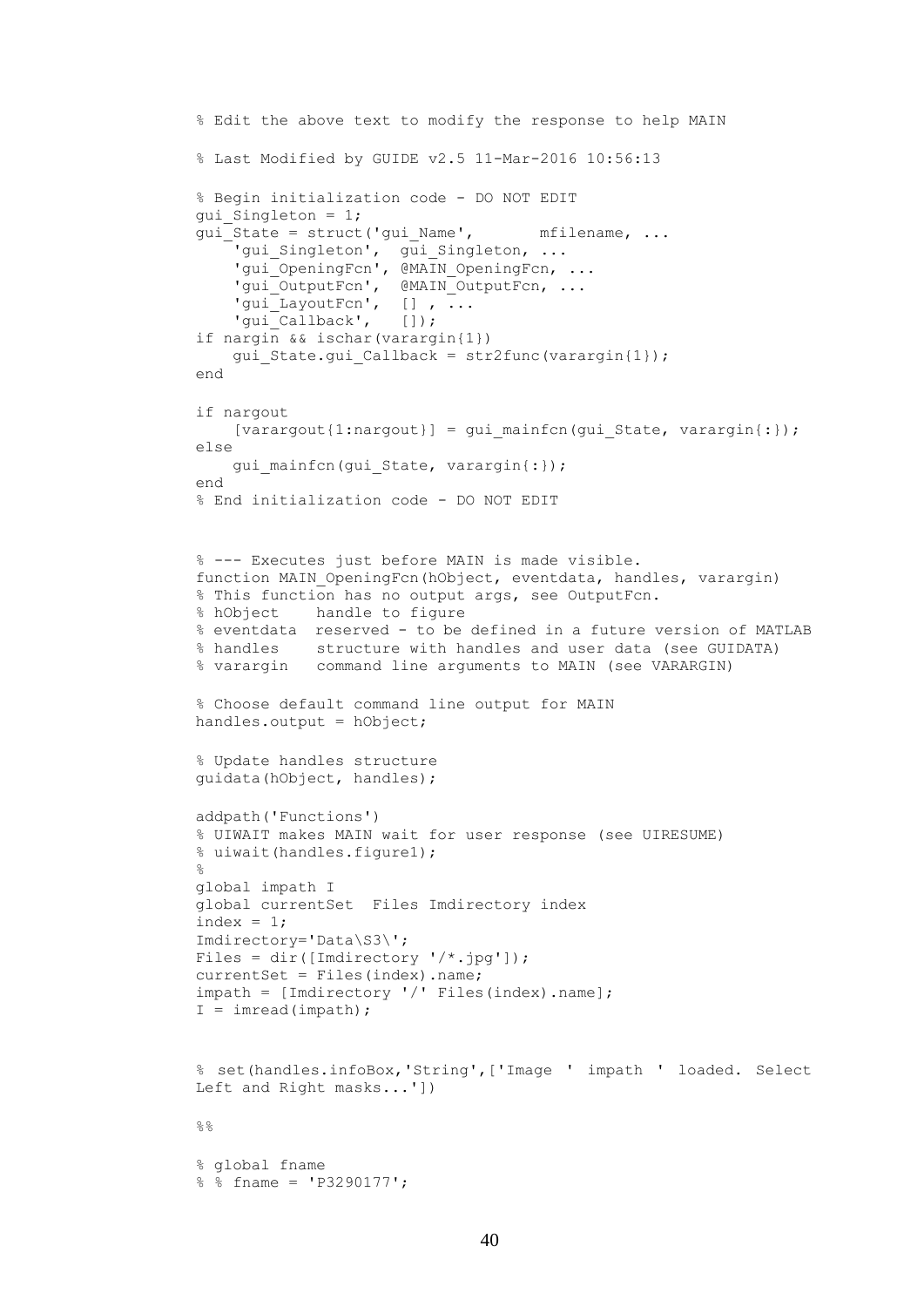```
\frac{1}{6} I = imread(['Data\S3\' fname '.jpg']);
% axes(handles.axes1);
% imshow(I);
\frac{1}{2} I = rgb2gray(imread('P3290224.jpg'));
% imshow(I)
% str = 'Click to select initial contour location. Double-click to 
confirm and proceed.';
% title(str,'Color','b','FontSize',12);
% disp(sprintf('\nNote: Click close to object boundaries for more 
accurate result.'))
% mask = roipoly;
\mathsf{S}% figure, imshow(mask)
% title('Initial MASK');
% maxIterations = 200; 
% bw = activecontour(I, mask, maxIterations, 'Chan-Vese');
% 
% % Display segmented image
% figure, imshow(bw)
% title('Segmented Image');
\approxglobal I impath
axes(handles.axes1);
imshow(I);
global radiusR
global radiusL
radiusR = 30;
radiusL = 30;
global xR
global yR
global xL
global yL ix iy
[ix, iy, \sim]=size(I);
xL = 100;vL = 100;xR = 200;vR = 200;
global hcirc
if radiusL > 0
    hcirc = viscircles([xL yL], radiusL, 'EdgeColor', 'm');
end
global hcircR
if radiusR > 0
    hcircR = viscircles([xR yR], radiusR, 'EdgeColor', 'r');
end
```
% --- Outputs from this function are returned to the command line. function varargout = MAIN\_OutputFcn(hObject, eventdata, handles) % varargout cell array for returning output args (see VARARGOUT);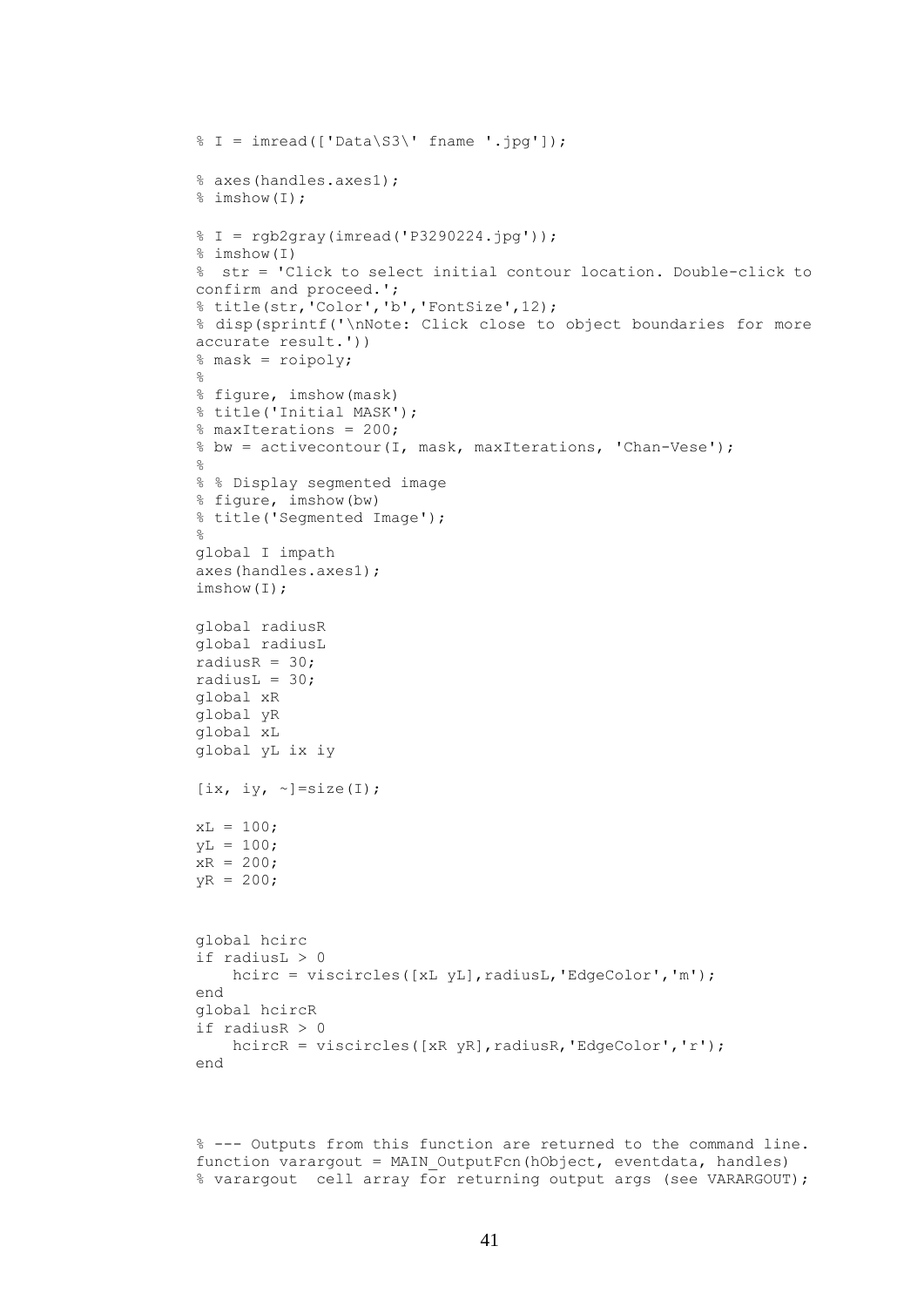```
% hObject handle to figure
% eventdata reserved - to be defined in a future version of MATLAB
% handles structure with handles and user data (see GUIDATA)
% Get default command line output from handles structure
varargout{1} = handles.output;
% --- Executes on mouse press over figure background, over a 
disabled or
% --- inactive control, or over an axes background.
function figure1 WindowButtonDownFcn(hObject, eventdata, handles)
% hObject handle to figure1 (see GCBO)
% eventdata reserved - to be defined in a future version of MATLAB
% handles structure with handles and user data (see GUIDATA)
global xL xR yL yR radiusR radiusL 
global hcirc
global hcircR
global flag
if strcmp(get(handles.figure1,'selectionType') , 'normal')
    flag = 1; \qquad \qquad \qquad \qquad \qquad Left click = 1
     axes(handles.axes1);
    [xL, yL] = ginput(1);
     if radiusL > 0
         delete(hcirc)
     end
    if radiusL > 0hcirc = viscircles([xL yL], radiusL, 'EdgeColor', 'm');
     end
end
if strcmp( get(handles.figure1,'selectionType') , 'alt')
    flag = 0; \frac{1}{2} \frac{1}{2} \frac{1}{2} \frac{1}{2} \frac{1}{2} \frac{1}{2} \frac{1}{2} \frac{1}{2} \frac{1}{2} \frac{1}{2} \frac{1}{2} \frac{1}{2} \frac{1}{2} \frac{1}{2} \frac{1}{2} \frac{1}{2} \frac{1}{2} \frac{1}{2} \frac{1}{2} \frac{1}{2} \frac{1}{2} axes(handles.axes1);
    [XR, yR] = ginput (1);if radiusR > 0 delete(hcircR)
     end
    if radiusR > 0hcircR = viscircles([XR yR], radiusR, 'EdgeColor', 'r');
     end
end
% --- Executes on scroll wheel click while the figure is in focus.
function figure1 WindowScrollWheelFcn(hObject, eventdata, handles)
% hObject handle to figure1 (see GCBO)
% eventdata structure with the following fields (see FIGURE)
% VerticalScrollCount: signed integer indicating direction and 
number of clicks
% VerticalScrollAmount: number of lines scrolled for each click
% handles structure with handles and user data (see GUIDATA)
set(gcf, 'WindowScrollWheelFcn', @figScroll);
function figScroll(src,evnt)
direction = evnt. VerticalScrollCount;
```

```
42
```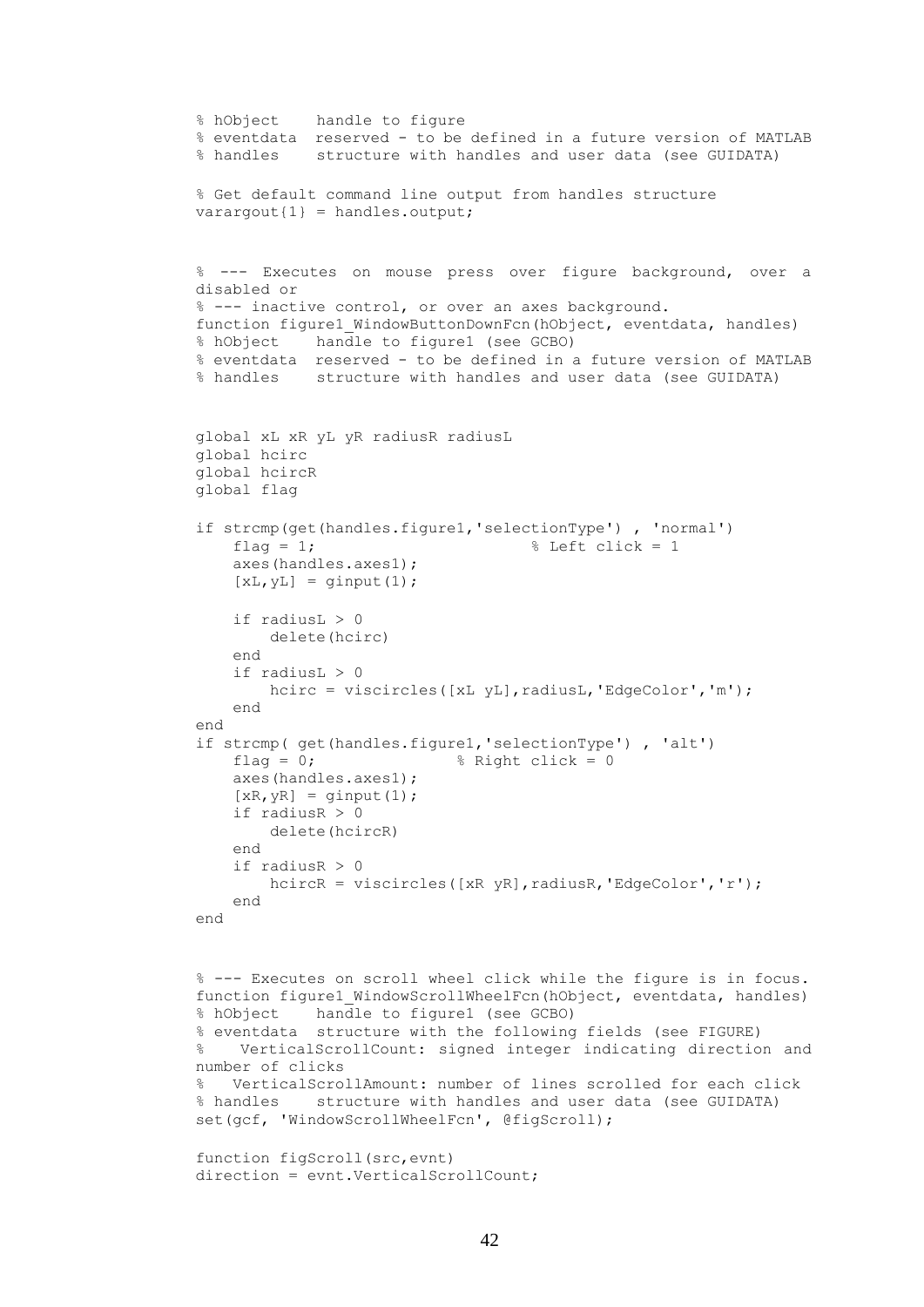```
global radiusR radiusL
global hcirc
global xL xR
global yL yR
global hcircR
global flag
if flag
     if radiusL - 5*direction < 0
        radiusL = 5;
     else
        radiusL = radiusL - 5 *direction;
     end
     if radiusL > 0
         delete(hcirc)
     end
     if radiusL > 0
        hcirc = viscircles([xL yL], radiusL, 'EdgeColor', 'm');
       end
else
     if radiusR - 5*direction < 0
        radiusR = 5;
     else
         radiusR = radiusR - 5*direction;
     end
    if radiusR > 0 delete(hcircR)
     end
     if radiusR > 0
        hcircR = viscircles([xR yR], radiusR, 'EdgeColor', 'r');
     end
end
% --- Executes on button press in addmask.
function addmask Callback(hObject, eventdata, handles)
% hObject handle to addmask (see GCBO)
% eventdata reserved - to be defined in a future version of MATLAB
% handles structure with handles and user data (see GUIDATA)
global xL yL xR yR ix iy 
global I
global radiusL radiusR currentSet meshL meshR
meshL = mesh grid(xL, yL, ix, iy, radiusL);meshR = mesh grid(xR, yR, ix, iy, radiusR);
% axes(handles.axes1);
% I = rgb2gray(imread('P3290262.jpg'));
% imshow(I)
% BW = roipoly;
\mathbf{Q}% 
% maxIterations = 200; 
% seg = activecontour(I, mask, maxIterations, 'Chan-Vese');
```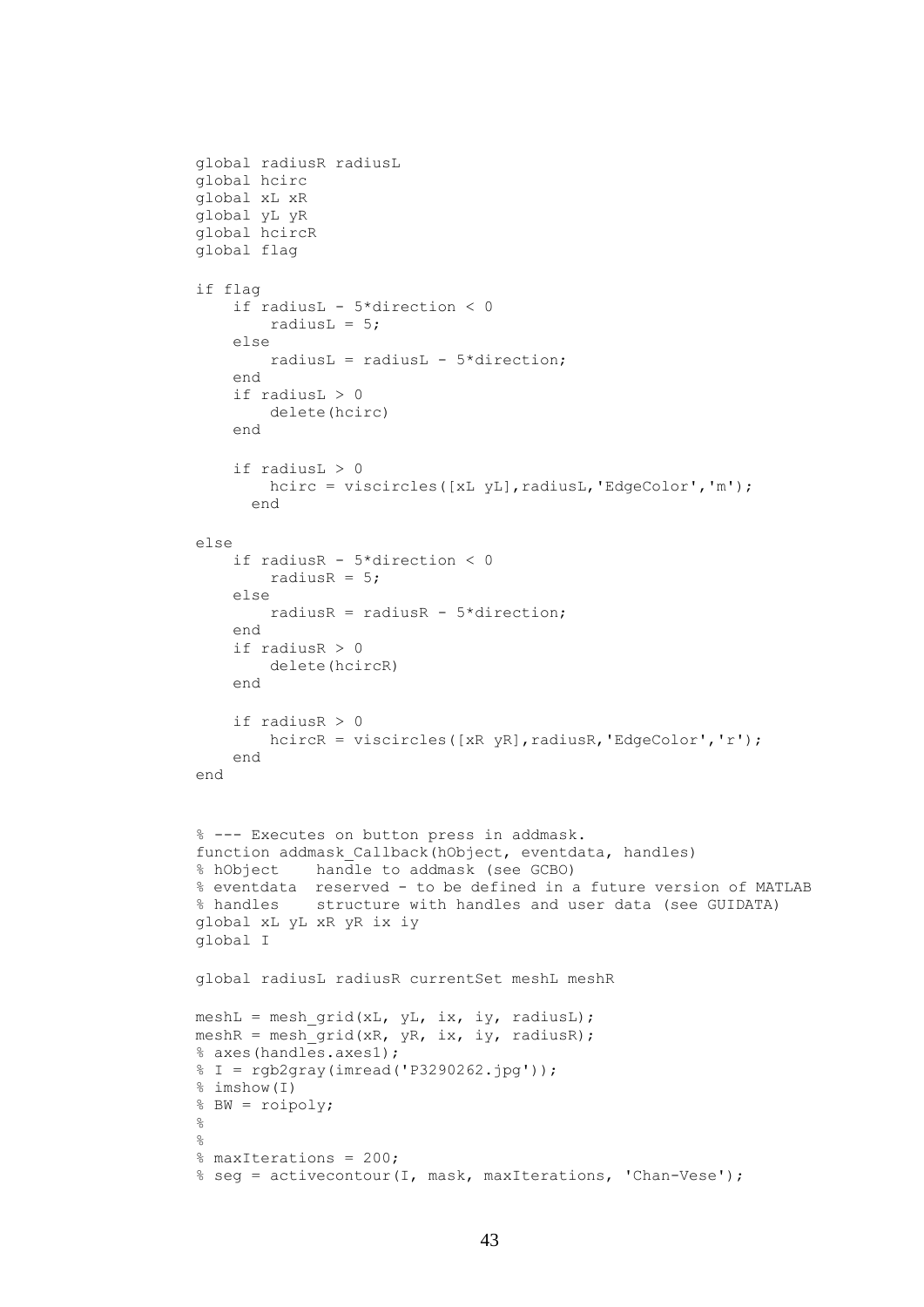```
\circ% % Display segmented image
% figure, imshow(seg)
% title('Segmented Image');
save(['Masks\' currentSet(1:end-4) '.mat'],'meshL','meshR')
set(handles.infoBox,'String',['Mask for ' currentSet ' saved...'])
% --- Executes on button press in optimize.
function optimize Callback(hObject, eventdata, handles)
% hObject handle to optimize (see GCBO)
% eventdata reserved - to be defined in a future version of MATLAB
% handles structure with handles and user data (see GUIDATA)
addpath('Functions\Optimizer');
global I meshL meshR hOvm
                             optiMaskL
deploy snake(rgb2gray(I),meshL,maxIterations,algorithm,smoothness)
;
                             % optiMaskR = 
deploy snake(rgb2gray(I),meshR,maxIterations,algorithm,smoothness)
;
size(I)
size(meshL)
algorithm = get(handles.chanvase,'Value');
iterations = str2double(get(handles.iterations,'String'));
smoothness = 2*qet(handles.smooth, 'Value');optiMaskL = 
deploy snake(rgb2gray(I),meshL,iterations,algorithm,smoothness);
optiMaskR = 
deploy snake(rgb2gray(I),meshR,iterations,algorithm,smoothness);
axes(handles.axes1)
if exist('hOvm')
    delete(hOvm)
end
hOvm = alphamask(optiMaskL|optiMaskR);
  h = msgbox({'Operation' 'Completed'});
% --- Executes on button press in next.
function next Callback(hObject, eventdata, handles)
% hObject handle to next (see GCBO)
% eventdata reserved - to be defined in a future version of MATLAB
% handles structure with handles and user data (see GUIDATA)
global Files Imdirectory currentSet index meshL meshR I
index = index + 1;
currentSet = Files(index).name;
impath = [Imdirectory '/' Files(index).name];
I = \text{imread}( \text{impath});
axes(handles.axes1);
imshow(I);
```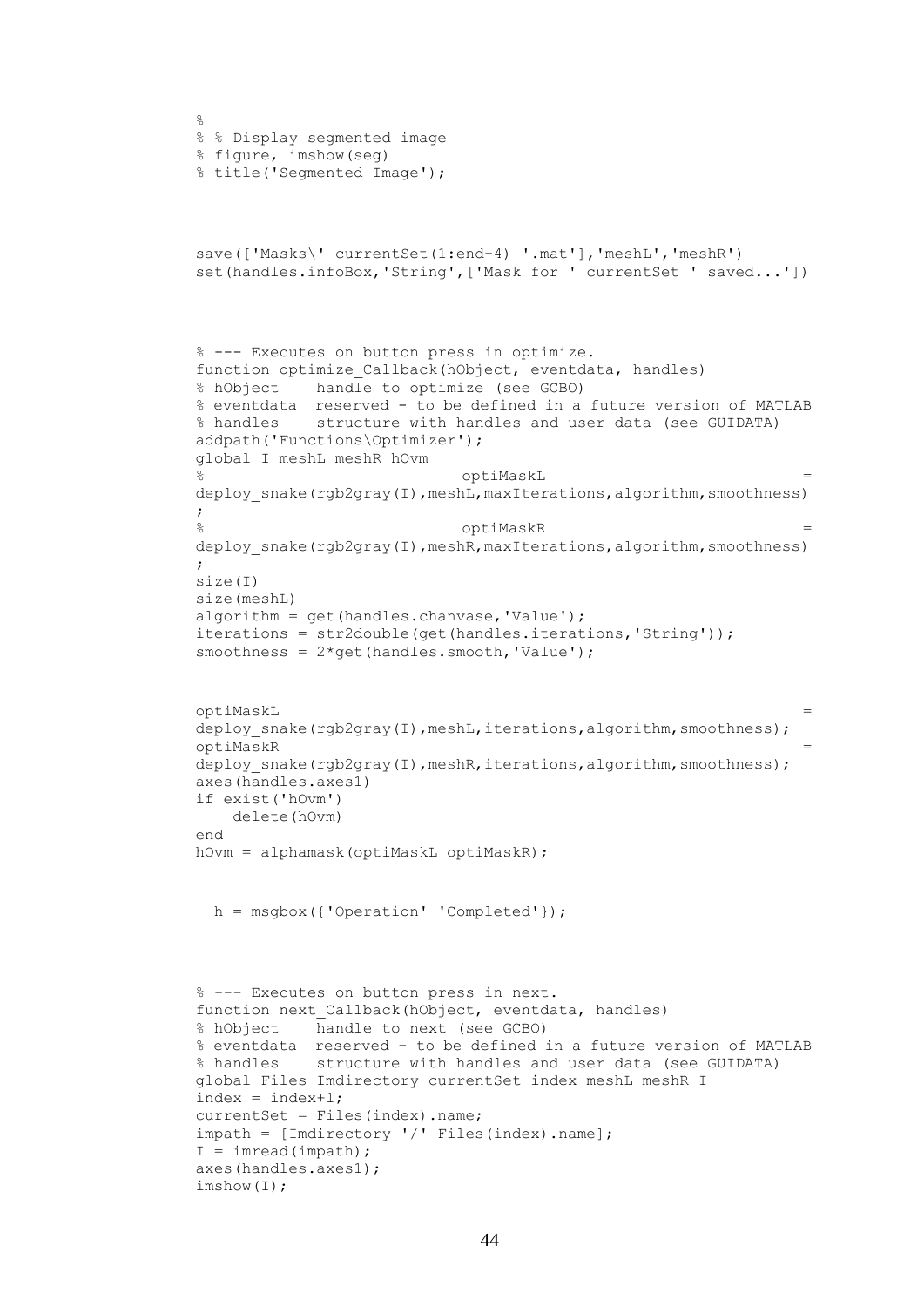```
global radiusR
global radiusL
radiusR = 30;
radiusL = 30;global xR
global yR
global xL
global yL ix iy
[ix, iy, \sim]=size(I);
xL = 100;yL = 100;xR = 200;yR = 200;
global hcirc
if radiusL > 0
   hcirc = viscircles([xL yL], radiusL, 'EdgeColor', 'm');
end
global hcircR
if radiusR > 0
   hcircR = viscircles([xR yR], radiusR, 'EdgeColor', 'r');
end
% save(['OptiMasks\' currentSet(1:end-4) '.mat'],'meshL','meshR')
% save(['OptiMasks\' currentSet(1:end-4) '.raw'],'meshL','meshR')
save(['OptiMasks\' currentSet(1:end-4) '.mat'],'meshL','meshR')
set(handles.infoBox,'String', ['Mask for ' currentSet ' saved...'])
% --- Executes during object creation, after setting all properties.
function iterations CreateFcn(hObject, eventdata, handles)
% hObject handle to iterations (see GCBO)
% eventdata reserved - to be defined in a future version of MATLAB
% handles empty - handles not created until after all CreateFcns 
called
function iterations Callback(hObject, eventdata, handles)
% hObject handle to iterations (see GCBO)
% eventdata reserved - to be defined in a future version of MATLAB
% handles structure with handles and user data (see GUIDATA)
% Hints: get(hObject,'String') returns contents of iterations as 
text
% str2double(get(hObject,'String')) returns contents of 
iterations as a double
```

```
45
```
% --- Executes on slider movement.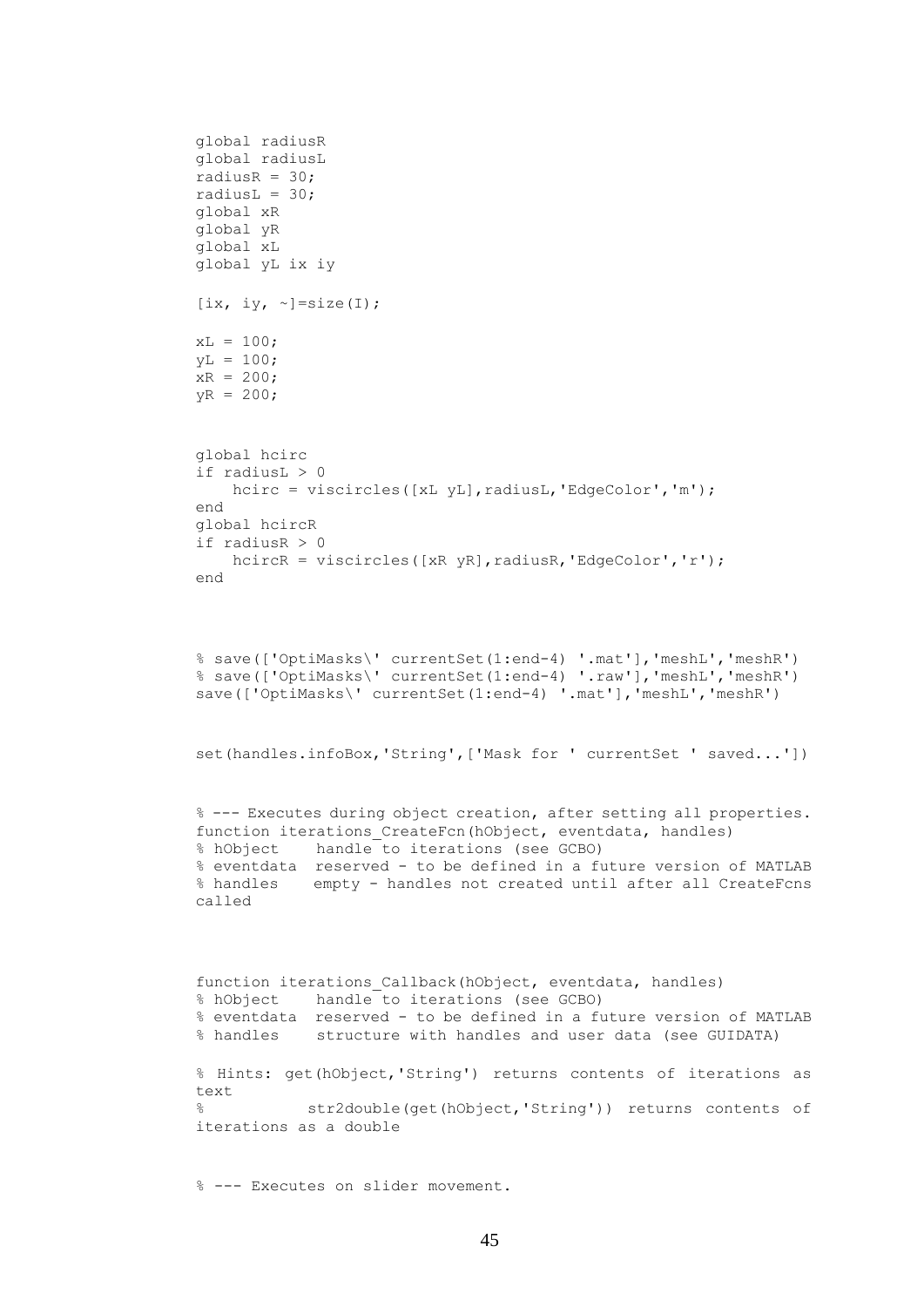```
function smooth Callback(hObject, eventdata, handles)
% hObject handle to smooth (see GCBO)
% eventdata reserved - to be defined in a future version of MATLAB
% handles structure with handles and user data (see GUIDATA)
% Hints: get(hObject,'Value') returns position of slider
% get(hObject,'Min') and get(hObject,'Max') to determine 
range of slider
% --- Executes during object creation, after setting all properties.
function smooth_CreateFcn(hObject, eventdata, handles)
% hObject handle to smooth (see GCBO)
% eventdata reserved - to be defined in a future version of MATLAB
% handles empty - handles not created until after all CreateFcns 
called
% Hint: slider controls usually have a light gray background.
if isequal(get(hObject,'BackgroundColor'),
get(0,'defaultUicontrolBackgroundColor'))
  set(hObject,'BackgroundColor', [.9.9.9]);
end
```
## **A.5 Preparation for modelling**

```
function align_urethra
fname='S7'; \text{Range} and \text{triangle} sall images from subset: S7
A=dir(['prostate mask\' fname]); % list the folder contains:
'prostate mask'
mkdir('binMatrices'); % make a new folder: 'binMatrices'
n=length(A); \frac{1}{2} and \frac{1}{2} run all the images inside
variable:'A'
count=1; \qquad \qquad \qquad 8 1st count is taken as 1
%convert to 1 layer
for i=3:n
   load(['prostate mask\' fname '\' A(i).name]); \qquad % load the:
'prostate mask'
    maskedRgbImage=(maskedRgbImage(:,:,1)>0); % convert 
to 1D binary
   save(['binMatrices\' A(i).name], 'maskedRgbImage'); % save it
inside: 'binMatrices'
end
% Combine 3 layers
mkdir('CombinedMatrices') % make 
a new folder: 'combinedMatrices'
for i=3:n load(['binMatrices\' A(i).name]); % load 
the: 'binMatrices'
   load(['ducts n urethra\' fname '\' A(i).name]); \frac{1}{8} load
the: 'ducts n urethra'
   FinalMesh=meshL + meshM + meshR;    $Final
mesh comprise of meshL(~Left Duct),meshM(~Urethra)& meshR(~Right 
Duct)
```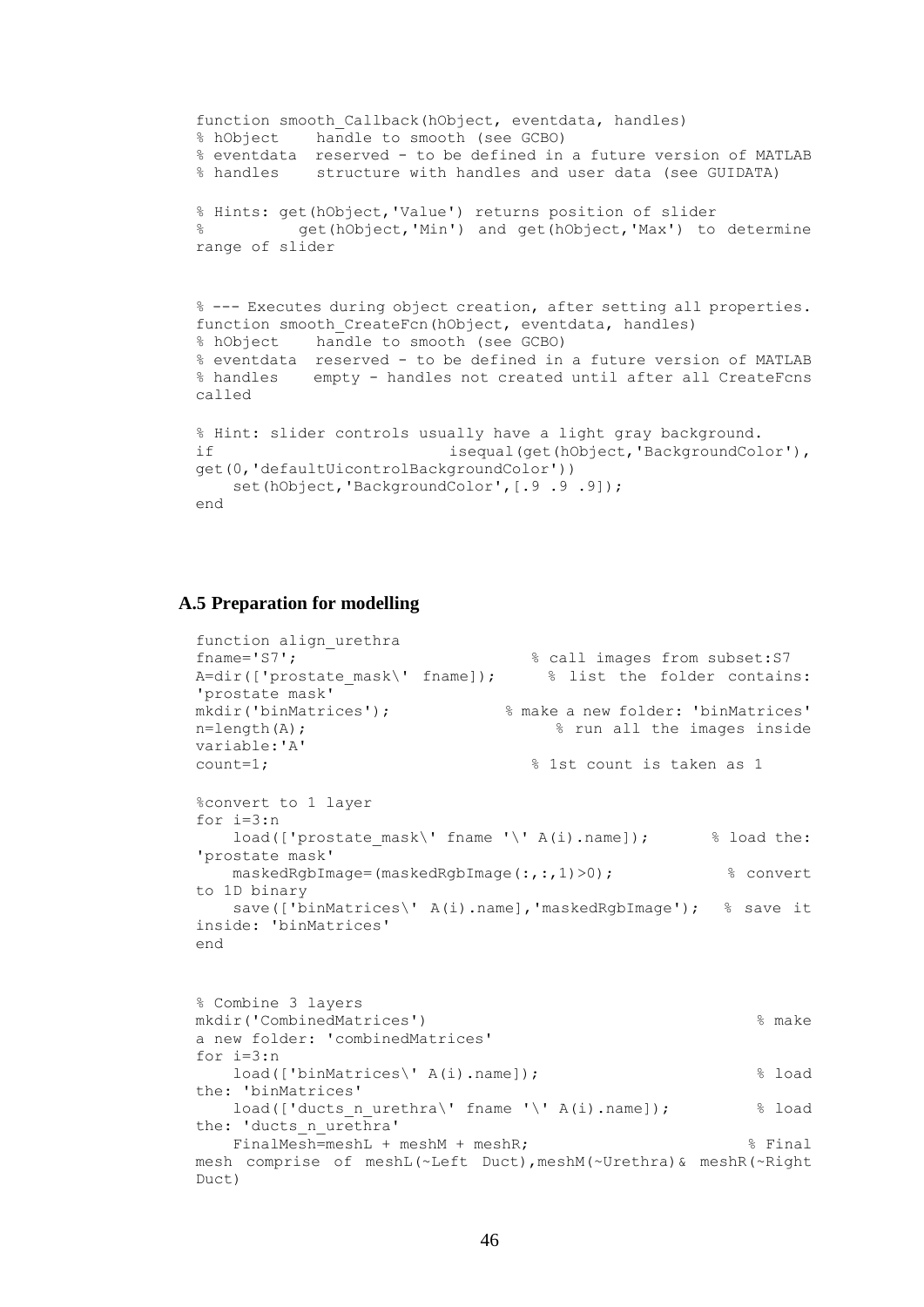```
 maskedRgbImage=maskedRgbImage-FinalMesh; % 
Determine the: maskedRgbImage(~Prostate mask)
    save(['CombinedMatrices\' A(i).name],'maskedRgbImage'); % save 
maskedRgbImage in the: 'combinedMatrices'
end
% Overlap Urethra
mkdir('overlappedMatrices') % make 
a new folder:'overlappedMatrices'
% Take out the reference
load(['ducts n urethra\' fname '\' A(3).name]); \qquad \qquad \& load:
'ducts n urethra'
ure center=bwmorph(meshM,'shrink','inf'); % shrink
objects to points for meshM (~Urethra)
[urefy, urefx]=find(ure center); \frac{1}{3} and \frac{1}{3} find
the center(x, y coordinates) of the 1st image of the
Urethra(REFERENCE) 
for i=3:n
    load(['combinedMatrices\' A(i).name]); % load 
the: 'combinedMatrices'
  load(['ducts_n_urethra\' fname '\' A(i).name]); \frac{1}{8} load
: 'ducts n urethra'
  ure center=bwmorph(meshM,'shrink','inf'); % shrink
objects to points for meshM (~Urethra)for the rest of the images
[uy,ux]=find(ure_center); % find 
the center(x, y) of the urethra for rest of the images within the
same set(set:S7)
dy=urefy-uy; \frac{1}{2} find
translated y distance (dy)
dx=urefx-ux; % find 
translated x distance (dx)
FinalMesh=meshL + meshM + meshR: \frac{1}{2} final
mesh consist of meshL(~Left Duct),meshM(~Urethra)& meshR(~Right 
Duct) 
    maskedRgbImage=maskedRgbImage-FinalMesh; % find 
the maskedRgbImage (~prostate mask)
maskedRgbImage=imtranslate(maskedRgbImage,[dy,dx],'fillvalues',255
,'outputview','full'); % translated all the objects by the value of 
[dy,dx]
save(['overlappedMatrices\' A(i).name],'maskedRgbImage'); % save 
it as : 'overlappedMatrices'
end
% % testing purposes
% imshow(maskedRgbImage)
% hold on
% plot(urefx,urefy,'rx');
% pause(5)
% 
% 
% imshow(maskedRgbImage)
\mathfrak{D}% figure;
% plot(ux,uy,'gx');
% hold off
```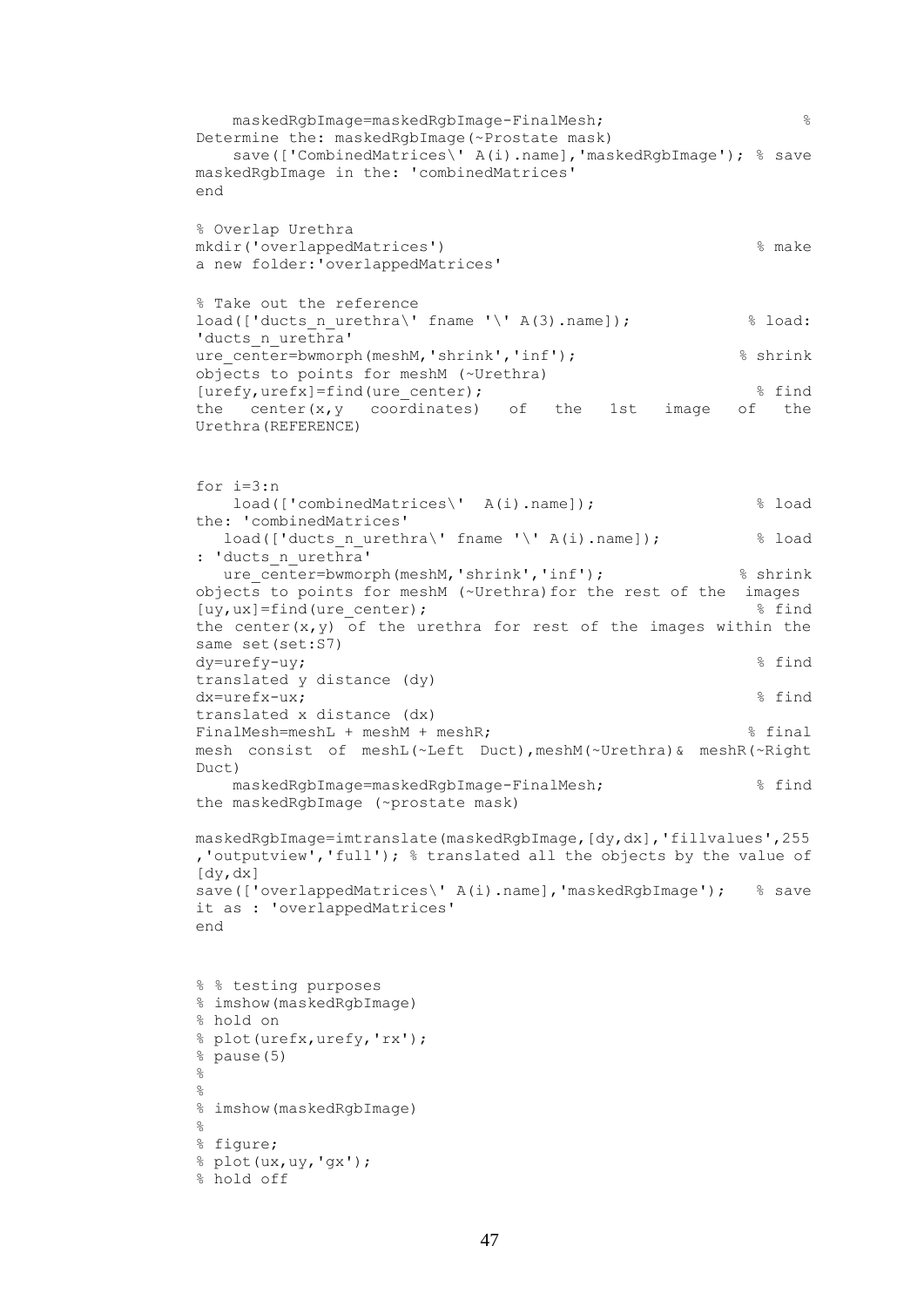```
\circ% stackedMat(:,:,i-2)=maskedRgbImage(urefy-682:urefy+350,urefx-
443:urefx+550);
% end
% find the largest dim
A=dir('combinedMatrices');
a=0;b=0;
n=length(A)-2; \frac{1}{2} m=length(A)-2;
in the stack
for i=3:n+2 load(['combinedMatrices\' (A(i).name)]); % load the: 
'combinedMatrices'
    [p,q]=size(maskedRgbImage); % find the rows and 
columns (size) of the maskedRgbImage
   if p>a % Find the largest
height
      a=p;
    end
   if q>b \frac{1}{2} s and the largest
width
      b=q;
   end
end
mkdir('PaddedMatrices') % make a new folder: 
'PaddedMatrices'
for i=3:n+2 load(['combinedMatrices\' (A(i).name)]); % load: 
'combinedMatrices'
    [p,q]=size(maskedRgbImage); % find the size of 
the maskedRgbImage
    maskedRgbImage=padarray(maskedRgbImage,[round((a-
p(2)], [round((b-q)(2)]); % perform padding to the largest
dimension
   save(['PaddedMatrices\' A(i).name],'maskedRqbImaqe');
% save maskedRgbImage as: 'PaddedMatrices'
end
% Perform Cropping
mkdir('croppedMatrices') % make 
a new folder: 'croppedMatrices'
```

```
for i = 3:n+2 load(['paddedMatrices\' (A(i).name)]); % load: 
'paddedMatrices'
    maskedRgbImage = imcrop(maskedRgbImage,[0 0 b a]); % Not 
happy with 0 0? (crop the image). now a and b contains the largest 
dimensions 
    save(['croppedMatrices\' A(i).name],'maskedRgbImage'); % save 
the maskedRgbImage as: 'croppedMatrices'
end
```
% % Perform Stacking stackedMat =  $zeros(a,b,n);$ <br>  $% create a matrix$ of all zeros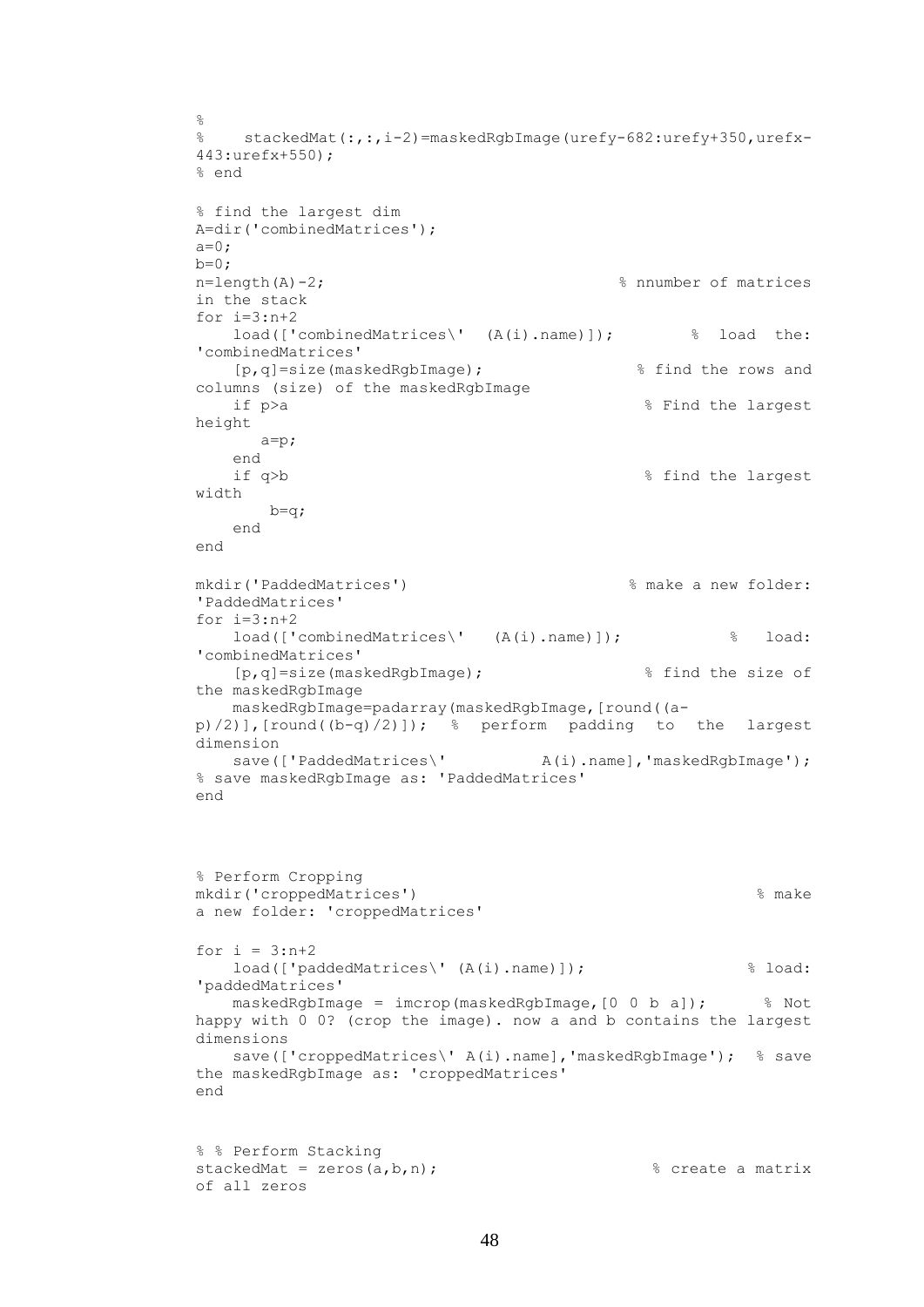```
for i = 3:n+2 load(['croppedMatrices\' (A(i).name)]); % load: 
'croppedMatrices'
    stackedMat(:,:,i-2) = maskedRgbImage; % stack the matrices
end
stackedMat(stackedMat == 0) = -100;
stackedMat(stackedMat == 1) = 100;
save('stackedMatrix.mat','stackedMat'); % save the matrices
as: 'stackedMatrix.mat'
end
% % Employed overlapped urethras
% function boundaryurethra
% fname='S7';
% A=dir(['prostate_mask\' fname]);
% n=length(A);
% points=[];
\approx% for i=3:n
% load(['overlappedMatrices\' A(i).name]);
% load(['ducts_n urethra\' fname '\' A(i).name]);
\% [u_shell]=makeshell(meshM);
\frac{1}{8} u \bar{p}=sorter(u shell,i);
% points=[points;u_p];
% end
\approx% assignin('base','points',points);
% \times =points(:,1);\text{\%} Y=points(:,2);
\frac{1}{6} Z=points(:,3);
% save(['overlappedMatrices\' A(i).name],'maskedRgbImage');
% end
% 
% 
% % Obtain Urethra points
% 
% function obtainurethrapoints
% 
% fname='S7';
% A=dir(['prostate mask\' fname]);
% n=length(A);
% points=[];
% 
% for i=3:n
% load(['ducts n urethra\' fname '\' A(i).name]);
% % load(['prostate_mask\' fname '\' A(i).name]);
% load(['PaddedMatrices\' (A(i).name)]);
% [u_shell]=makeshell(meshM);
\frac{1}{8} u p=sorter(u shell, i);
% points=[points;u_p];
% end
\frac{6}{5}% assignin('base','points',points);
% X=points(:,1);
\text{\%} Y=points(:,2);
% Z=points(:,3);
```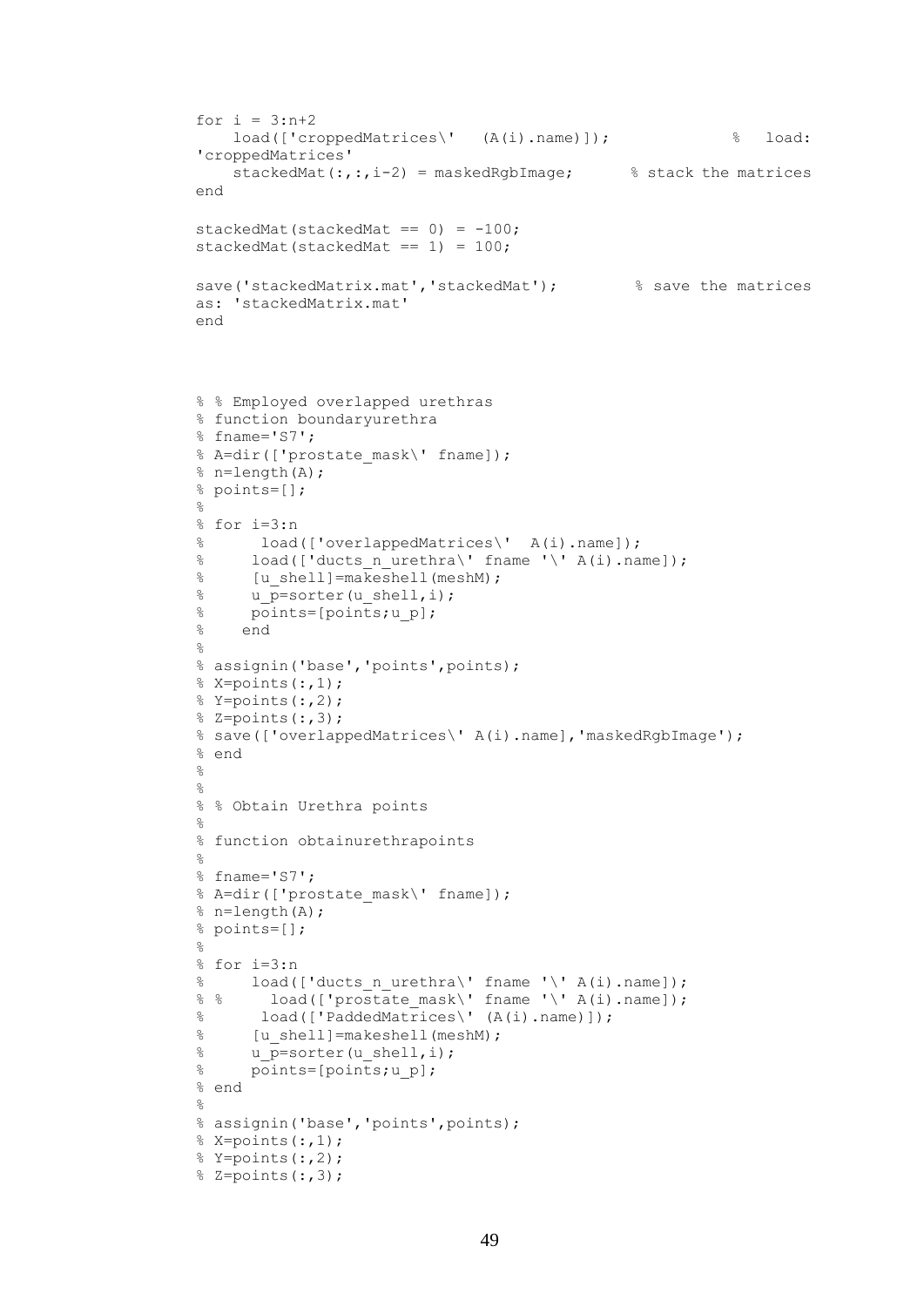```
% vtkwrite('UrethraOverlapOnly.vtk','polydata','lines',X, Y, Z)
% end
\frac{1}{2}\approx\frac{6}{6}\mathsf{R}% % % % Make the shell
% function varargout=makeshell(varargin)
% for i=1:nargin
% maskedRgbImage=maskedRgbImage(:,:,1)>0;
% bw_im=maskedRgbImage;
% bw im=varargin{i};
% bw_im=bwmorph(bw_im,'remove');
\frac{1}{8} varargout {i}=bw im;
% end
% end
% 
% 
% % Sort the points
% function points=sorter(bw_im,i)
% bw_im=bwmorph(meshM,'remove');
\{\bar{idy}, \text{idx}\} = \text{find}(bwim);\text{refx}=idx(1);% refy=idy(1);<br>% sortedx=refx
% sortedx=refx;<br>% sortedy=refy;
     sortedy=refy;
\frac{1}{6} idx(1)=[];
\frac{1}{6} idy(1)=[];
\frac{6}{5}% while~isempty(idx)
% Pointidx=findEucDist(refx,refy,idx,idy);
% refx=idx(Pointidx);
% refy=idy(Pointidx);
% sortedx=[sortedx refx];
% sortedy=[sortedy refy];
\% idx(Pointidx)=[];
\% idy(Pointidx)=[];
% end
\frac{6}{6}% sortedx = 0.0292*sortedx;
% sortedy = 0.0292*sortedy;
\text{sortedz} = 2*(i-2)*ones(1, length(sortedx));% points = [points; sortedx' sortedy' sortedz'];
% end
\frac{6}{5}1. Stacking
% fname='S7'
A = dir([ 'prostate mask\S7\'']);
load(['prostate mask\' (A(3) .name)]); % temp loaded
mkdir('binMatrices')
for i = 3: length (A)
    load(['prostate mask\' (A(i).name)]);
    masskedRqbImage = (maskedRqbImage(i, :, 1) > 0);save(['binMatrices\' A(i).name], 'maskedRgbImage');
end
% Combine the three layers now...
```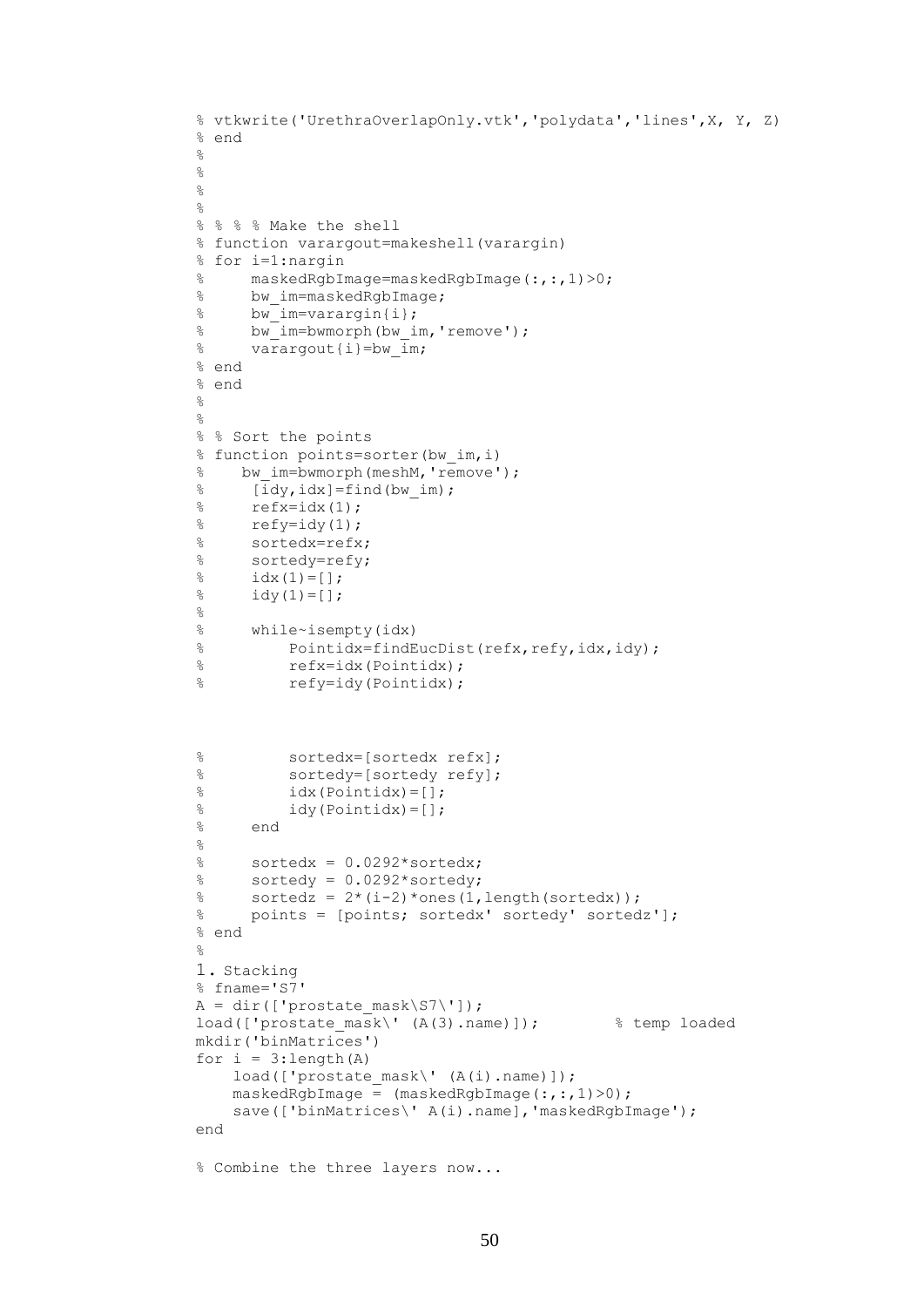```
mkdir('combinedMatrices')
for i = 3: length (A)
    load(['binMatrices\' (A(i).name)]);
    load(['ducts n urethra\' (A(i).name)]);
% maskedRgbImage = bwmorph(maskedRgbImage,'remove');
   FinalMesh = meshL + meshM + meshR;
% maskedRgbImage = maskedRgbImage + FinalMesh;
         maskedRgbImage = maskedRgbImage -FinalMesh;
    save(['combinedMatrices\' A(i).name], 'maskedRgbImage');
end
% overlap urethras
mkdir('overlappedMatrices')
% Take out the reference
load(['ducts n urethra\' (A(3).name)]);
ure center = bwmorph(meshM, 'shrink', 'inf');
[urefy, urefx] = find(ure center);
for i = 4: length (A)
    load(['combinedMatrices\' (A(i).name)]);
    load(['ducts n urethra\' (A(i).name));
    ure center = bwmorph(meshM, 'shrink', 'inf');
    [uy, ux] = find(ure center);
    FinalMesh = meshL + meshM + meshR;
     maskedRgbImage = maskedRgbImage -FinalMesh;
    maskedRgbImage = imtranslate(maskedRgbImage, [urefx-ux, urefy-
uy],'FillValues',255);
    save(['overlappedMatrices\' A(i).name], 'maskedRgbImage');
end
% find the largest dim
A = dir('combinedMatrices');a = 0;b = 0;n = length(A) - 2; % number of matrices in the stack
for i = 3:n+2load(['combinedMatrices\' (A(i).name)]);
     [p,q] = size(maskedRgbImage);
     if p > a
        a = p; end
     if q > b
        b = q; end
% now a and b contains the smallest dimensions 
end
% Perform Padding
mkdir('PaddedMatrices')
for i = 3:n+2
```